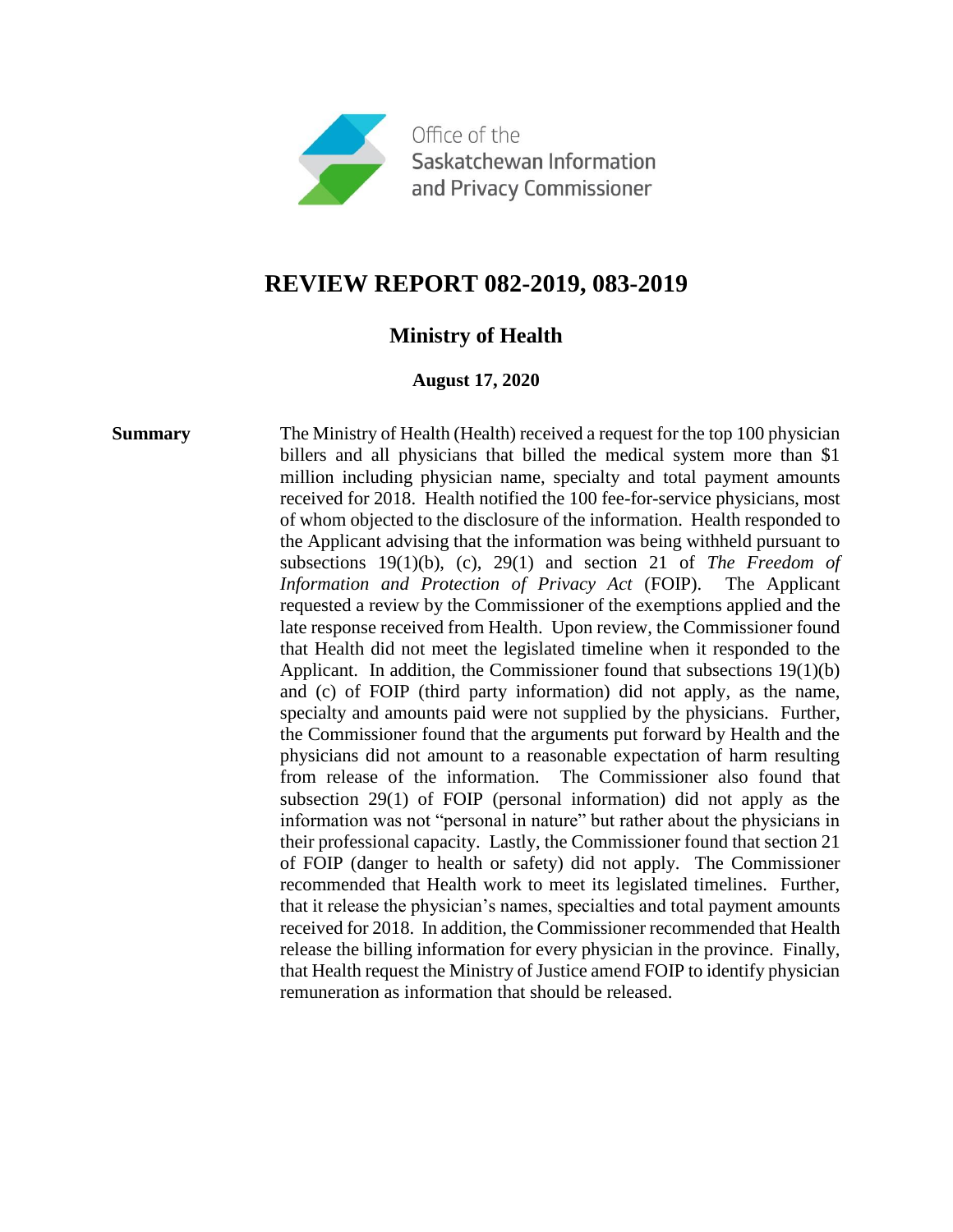## **I BACKGROUND**

[1] On January 14, 2019, the Ministry of Health (Health) received the following two access to information requests from the Applicant:

> Please provide the names of all doctors who billed the medical system more than \$1 million. Please include the doctor's name, area of specialization and the amount they billed. Year 2018.

> Please provide the names of the top 100 physician billers of the medical services plan. Please include the names, the amount they billed and their area of specialization if applicable. Year 2018.

- [2] On February 8, 2019, Health responded to the Applicant indicating that a 30-day extension was needed to respond to the requests pursuant to subsection 12(1) of *The Freedom of Information and Protection of Privacy Act* (FOIP).
- [3] On February 11, 2019, Health provided notification pursuant to section 34 of FOIP to 100 separate third parties (physicians) advising that the information had been requested and invited the third parties to provide representations as to whether subsection 19(1) of FOIP applied. Health also invited the third parties to indicate whether any other exemptions under FOIP applied.
- [4] On March 19, 2019, Health provided notice of its decision to the Applicant pursuant to subsection 37(1)(b) of FOIP indicating that, after careful consideration, it was denying access pursuant to section 21 and subsections  $19(1)(b)$ , (c), and  $29(1)$  of FOIP. Further, it advised that the Applicant and the third parties had 20 days to request a review by my office. Finally, it advised that if no review was requested within 20 days, Health would close its file.
- [5] On March 19, 2019, my office received a request for review from the Applicant.
- [6] During my office's early resolution process, Health confirmed that the letter dated March 19, 2019, was its section 37 notice to the Applicant and not the section 7 response. At my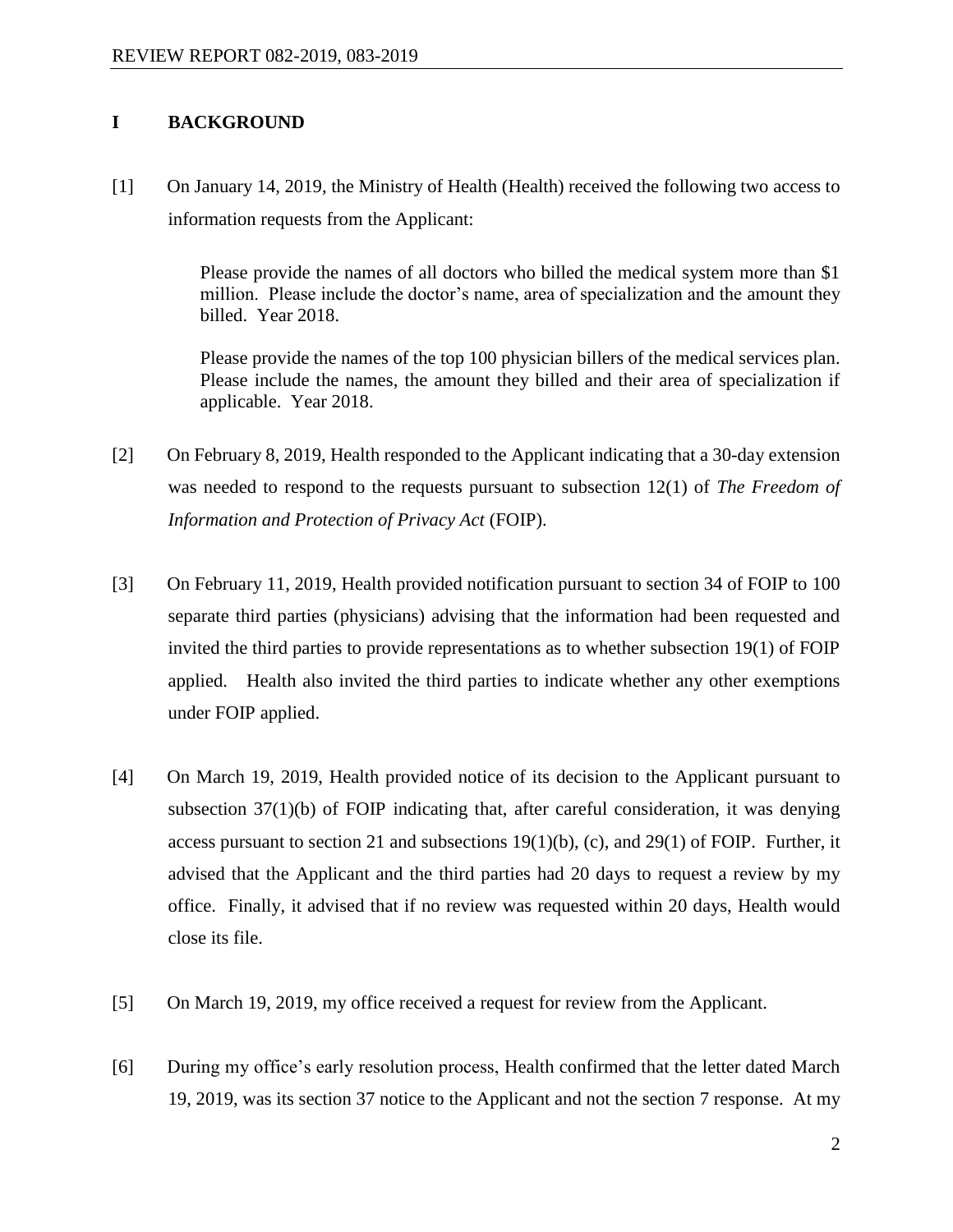office's request, Health agreed to provide a section 7 response. In a letter dated, March 26, 2019, Health provided its section 7 response to the Applicant.

- [7] On March 27, 2019, my office notified Health and the Applicant of my office's intent to conduct a review. Health informed the third parties (physicians) of the review. My office invited Health, the Applicant and the third parties to provide submissions. My office received a submission from Health on May 24, 2019.
- [8] Submissions were received from 57 of the 100 physicians at different times before the deadline. One of the 100 physicians did not object to the release of the information. In addition, although not a third party to this review, the Saskatchewan Medical Association (SMA) also sent a submission to my office. It should be noted that more than half of the submissions appeared to be a coordinated response by the physicians and the SMA as the responses were worded verbatim.

## **II RECORDS AT ISSUE**

- [9] The record at issue is a three-page spreadsheet containing the names of 100 physicians, their specialities, and the total payment amounts received for 2018.
- [10] All of the information was withheld by Health pursuant to section 21 and subsections 19(1)(b), (c) and 29(1) of FOIP. One third party also raised subsection 19(1)(d) of FOIP.

## **III DISCUSSION OF THE ISSUES**

## **1. Does the Commissioner have jurisdiction?**

- [11] Health is a "government institution" pursuant to subsection 2(1)(d)(i) of FOIP. Thus, I have jurisdiction to conduct this review.
- **2. Did Health meet its obligations under sections 7 and 37 of FOIP?**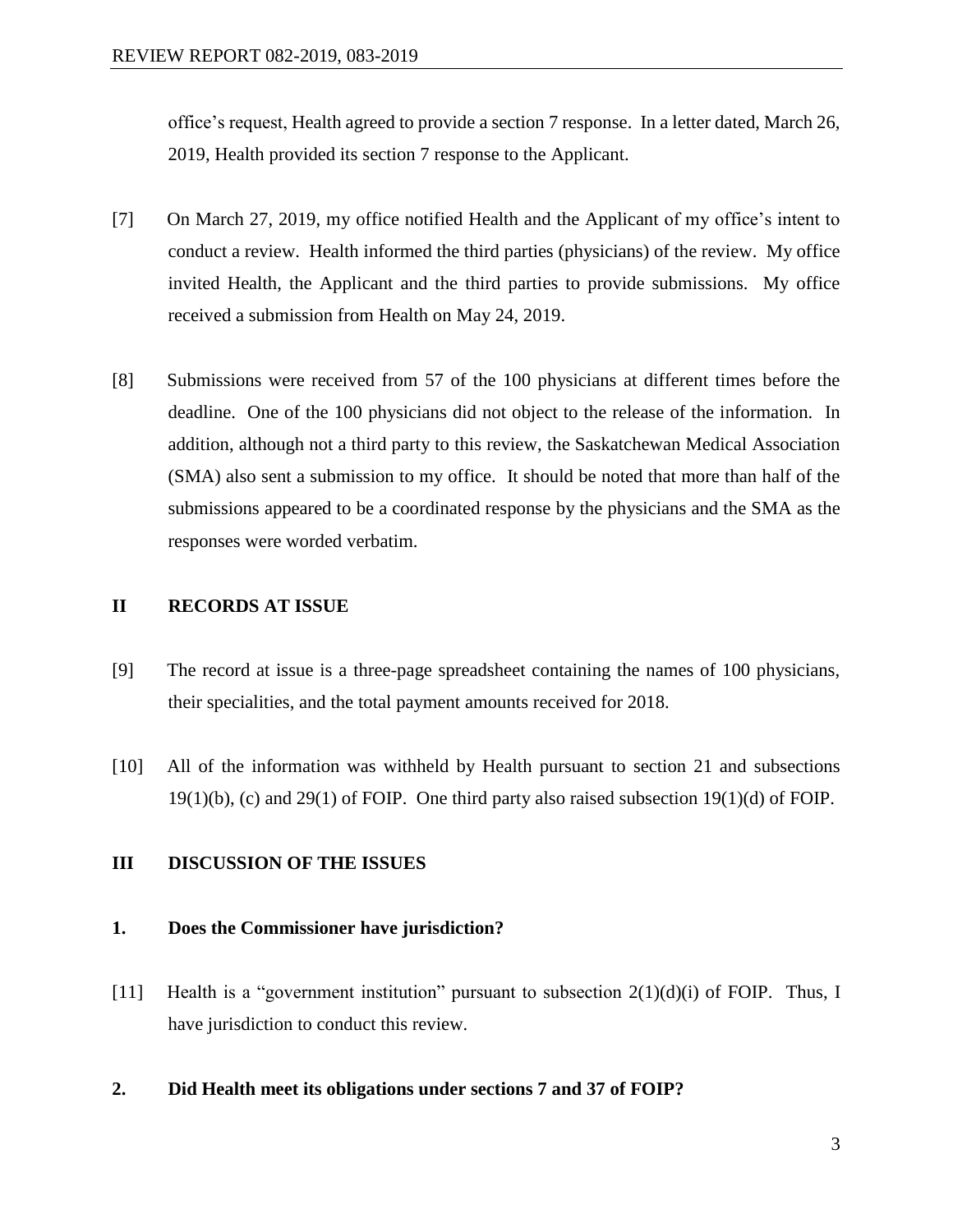[12] The Applicant requested my office review the timelines of the section 7 response and the section 37 notice to the Applicant.

## *Section 37 notice*

[13] Section 37 of FOIP provides as follows:

**37**(1) After a third party has been given an opportunity to make representations pursuant to clause 36(1)(b), the head shall, within 30 days after the notice is given:

- (a) decide whether or not to give access to the record or part of the record; and
- (b) give written notice of the decision to the third party and the applicant.
- (2) A notice given pursuant to clause  $(l)(b)$  is to include:
	- (a) a statement that the third party and applicant are entitled to request a review pursuant to section 49 within 20 days after the notice is given; and
	- (b) in the case of a decision to give access, a statement that the applicant will be given access to the record or to the part of it specified unless, within 20 days after the notice is given, the third party requests a review pursuant to section 49.

(3) Where, pursuant to clause  $(l)(a)$ , the head decides to give access to the record or a specified part of it, the head shall give the applicant access to the record or the specified part unless, within 20 days after a notice is given pursuant to clause (l)(b), a third .party requests a review pursuant to section 49.

 $(4)$  Ahead who fails to give notice pursuant to clause  $(l)(b)$  is deemed to have given notice, on the last day of the period set out in subsection (1), of a decision to refuse to give access to the record.

[14] In its letter dated March 19, 2019, Health told the Applicant:

..[P]ursuant to sections 37 and 49 of the Act, both you and the third parties have 20 days from this notice to request a review of this decision by the Office of the Information and Privacy Commissioner (OIPC). A final response and closure of our file will occur after the 20 days have elapsed and only if we do not receive a notice from the OIPC that a review will be undertaken.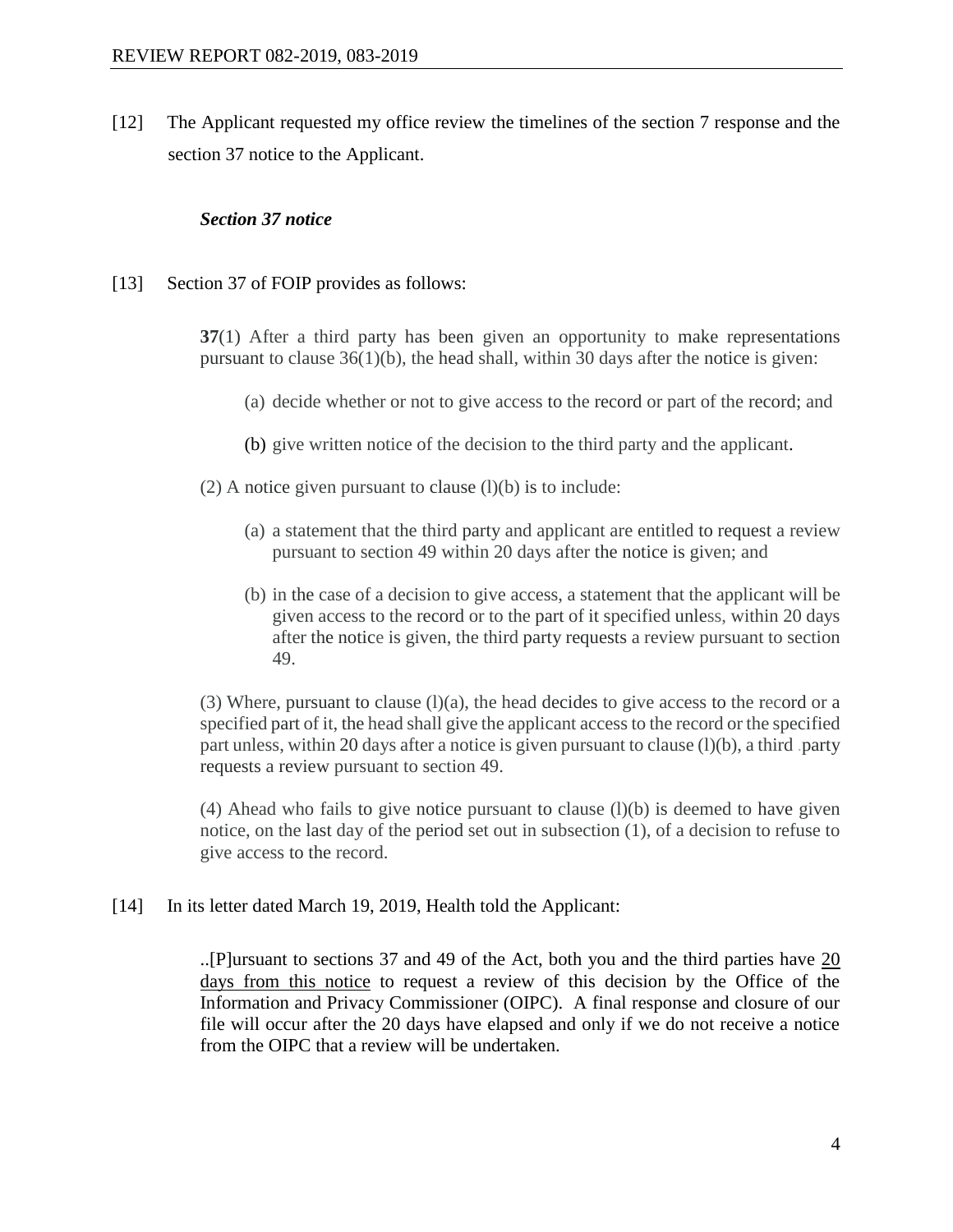- [15] The notice appears to be compliant with subsections  $37(1)(b)$  and  $37(2)(a)$  of FOIP. However, there are two issues with the notice:
	- 1. Health should not have indicated that the file would be closed if the Applicant did not request a review in 20 days. Applicants have up to one year after receiving the section 7 response to request a review pursuant to subsection 49(2) of FOIP; and
	- 2. The section 37 notice was provided past the extended 60-day deadline. The section 7 response should have already been provided by the time this notice was issued. However, the section 37 notice appears to contain all of the required elements for a section 7 response. I will discuss this further below.
- [16] It appears that Health's section 37 notice of March 19, 2019 was also its section 7 response. There is nothing in FOIP that prevents a government institution from combining its section 7 response and its section 37 notice. Procedurally, this makes sense. If not, the Applicant ends up requesting a review within 20 days, as the Applicant did here, before the final section 7 response is issued. Technically, citing the provisions that Health is relying on to withhold the record is not required by section 37, but rather section 7. The section 37 notice simply has to indicate what the decision was made in terms of the third party information. There is often other information or records involved that do not engage third party interests but other exemptions in Part III of FOIP.
- [17] Therefore, I find that government institutions may combine a section 7 response and a section 37 notice to an applicant. If a government institution decides to combine its section 7 response and its section 37 notice, it must ensure that all of the components required by both provisions are included in the response.
- [18] It appears Health did that in this case when it included a paragraph in its section 37 notice indicating that access was denied pursuant to subsections 29(1) (personal information), 19(1)(b), (c) (third party information) and section 21 (danger to health or safety) of FOIP.

## *Section 7 response*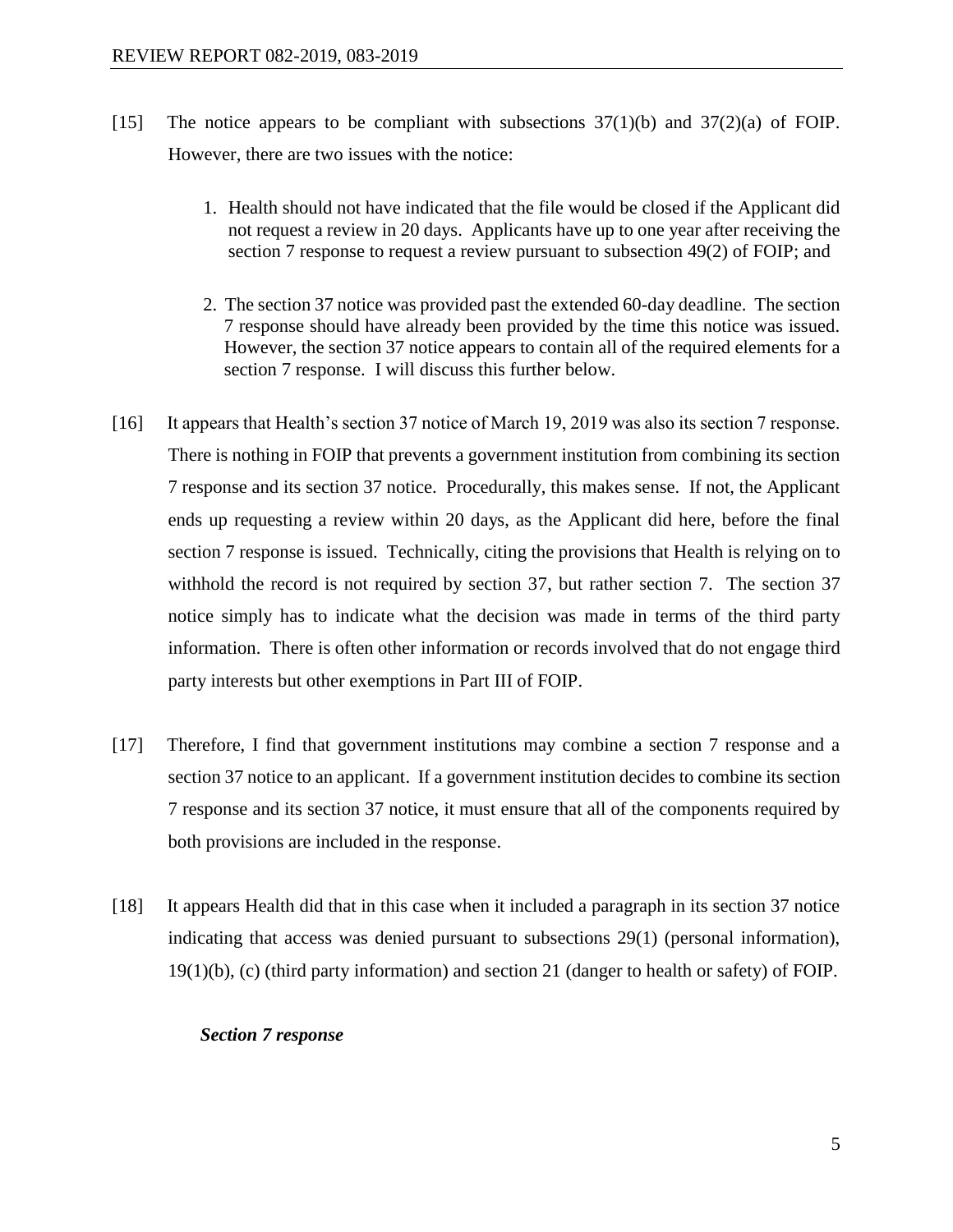- [19] I am approaching this part of the analysis considering the section 37 notice as including the section 7 response. As such, calculating when the section 7 was required will be based on the March 19, 2019 letter.
- [20] Subsection 7(2) of FOIP provides that the "head shall give written notice to the applicant within 30 days after the application is made:" However, an additional 30 days can be added in certain circumstances pursuant to section 12 of FOIP.
- [21] Health received the access to information request on January 14, 2019. Within the first 30 days, Health responded to the Applicant indicating that an additional 30 days was needed. With an additional 30 days, Health should have responded to the Applicant by Friday March 15, 2019.
- [22] Health's subsection 7(2) response to the Applicant was dated March 19, 2019. It should have been sent on March 15, 2019. This would appear to be four days late.
- [23] Therefore, I find that Health did not meet its legislated timeline for issuing the subsection 7(2) response to the Applicant.
- [24] I recommend Health work to meet its legislated timelines to ensure it is compliant with FOIP.

## **3. Does subsection 19(1)(b) of FOIP apply?**

- [25] Health applied subsection  $19(1)(b)$  of FOIP to the names of the physicians, their specialities and the total payment amounts for 2018. The physicians that provided submissions to my office also raised subsection 19(1)(b) of FOIP. In order for section 19 to be engaged, the information at issue must involve a third party.
- [26] Health has indicated there are 100 physicians that qualify as third parties in this matter. Health confirmed that each physician and associated payment amount represents only payments made through the Medical Services Program fee-for-service billings. The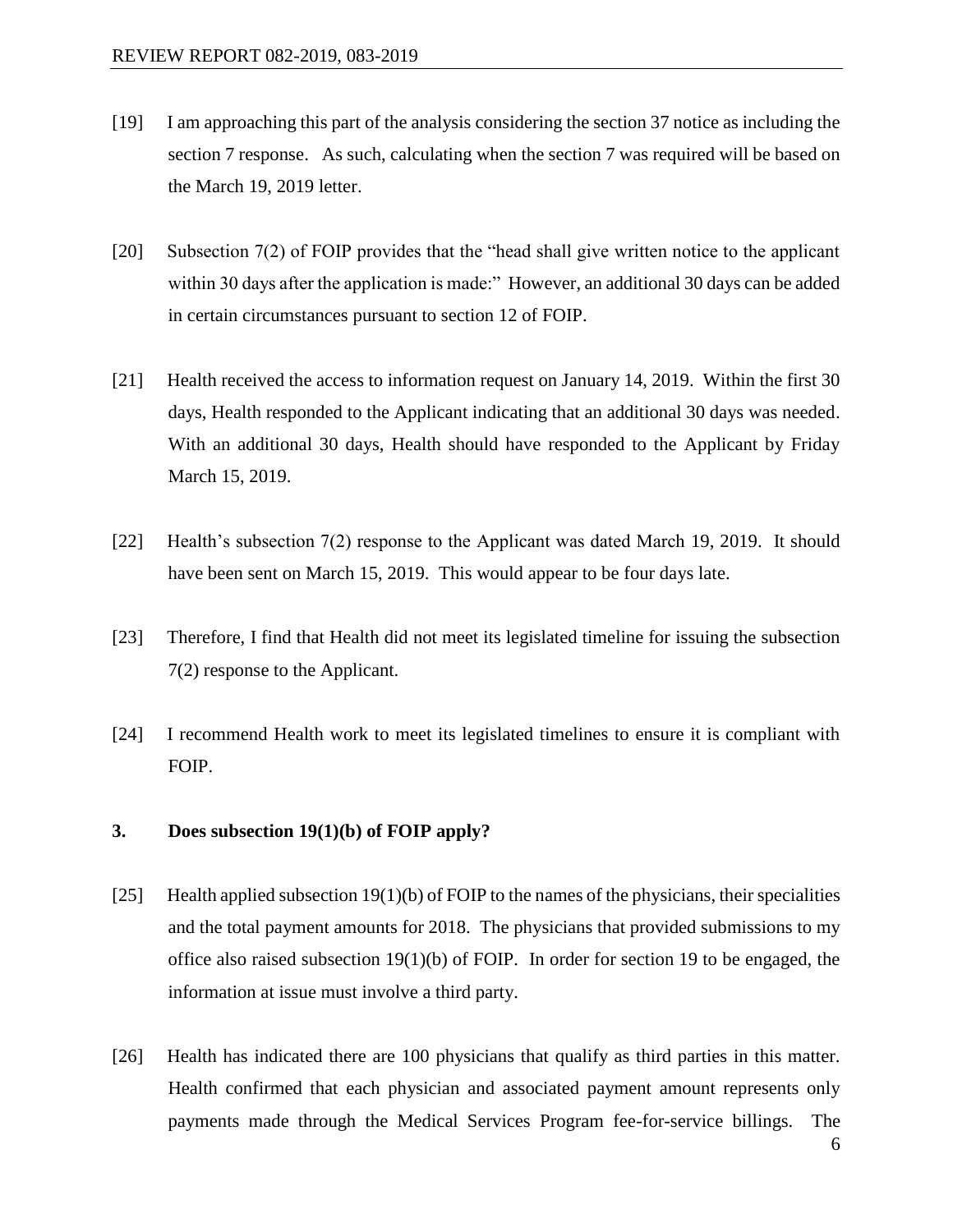physician's are referred to as "fee for service" physicians, because they practice medicine in the province and have a contract to bill the provincial government through the Medical Services Plan for each eligible service provided.

- [27] Subsection  $2(1)(j)$  of FOIP defines a third party as "a person, including an unincorporated entity, other than an applicant or a government institution". I find that each of the 100 physicians would qualify as third parties for purposes of FOIP.
- [28] Subsection 19(1)(b) of FOIP is a mandatory exemption and provides:

**19**(1) Subject to Part V and this section, a head shall refuse to give access to a record that contains:

… (b) financial, commercial, scientific, technical or labour relations information that is supplied in confidence, implicitly or explicitly, to a government institution by a third party;

- [29] This provision is intended to protect the business interests of third parties and to ensure that government institutions are able to maintain the confidentiality necessary to effectively carry on business with the private sector. However, third parties doing business with public institutions must understand that certain information detailing the expenditure of public funds might be disclosed (Office of the Ontario Information and Privacy Commissioner (Ontario IPC) Order PO-3845 at [62]).
- [30] In order for subsection 19(1)(b) of FOIP to be found to apply, all three parts of the following test must be met:
	- 1. Is the information financial, commercial, scientific, technical or labour relations information of a third party?
	- 2. Was the information supplied by the third party to a government institution?
	- 3. Was the information supplied in confidence implicitly or explicitly?
- [31] I will now consider this three-part test.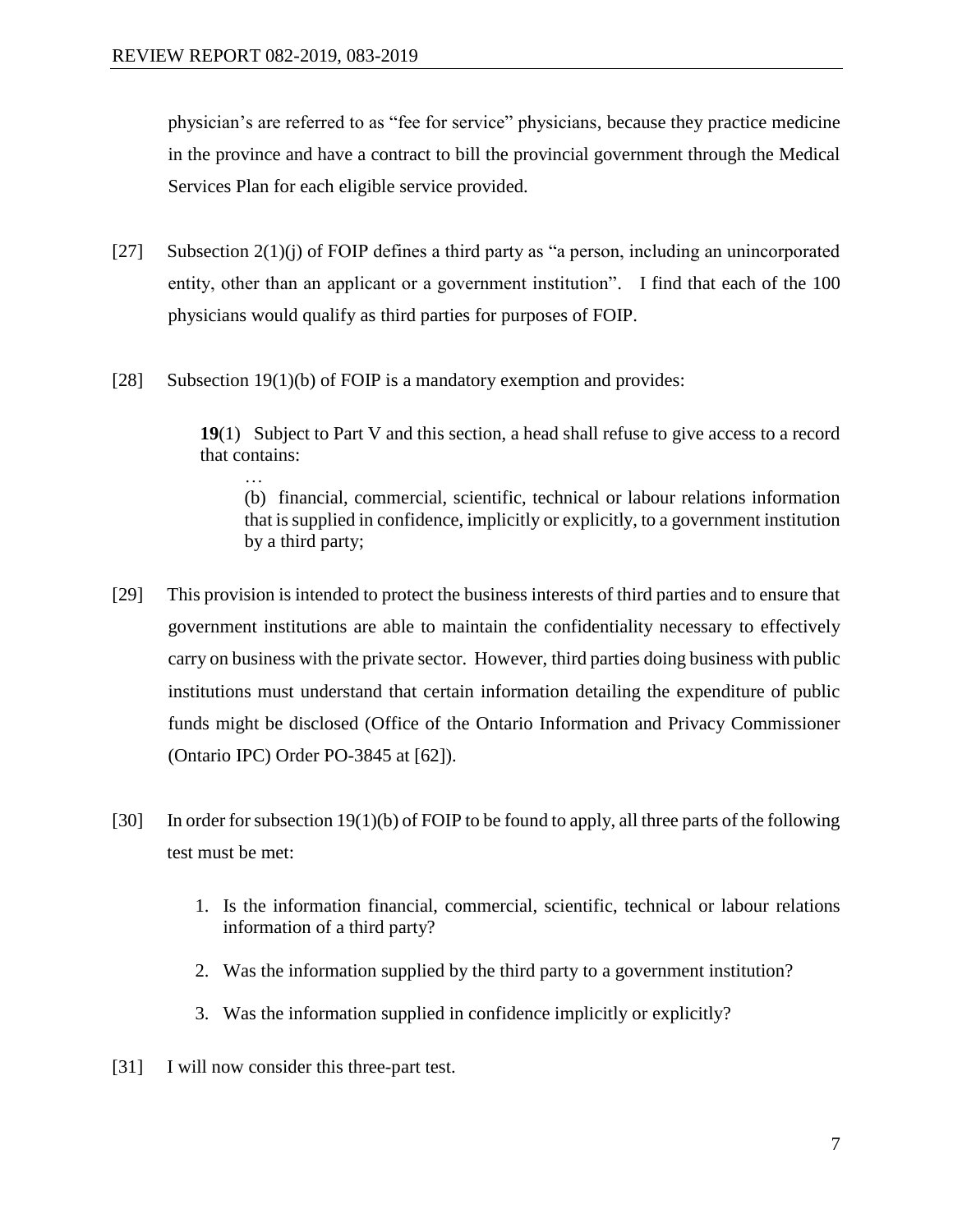## *1. Is the information in question financial, commercial, scientific, technical or labour relations information of a third party?*

- [32] In its submission to my office, Health indicated that the information is "financial information" of the physicians because it is information regarding monetary resources. Further, it asserted that the information constitutes "commercial information" because it pertains to the buying, selling and exchange of a physician's services. The physicians also submitted the information was financial and commercial information.
- [33] *Financial* and *commercial information* have been discussed and defined in previous reports. These definitions are consistent with other jurisdictions:

*Financial information* is information regarding monetary resources, such as financial capabilities, assets and liabilities, past or present. Common examples are financial forecasts, investments strategies, budgets, and profit and loss statements. The financial information must be specific to a third party.

*Commercial information* is information relating to the buying, selling or exchange of merchandise or services. This can include third party associations, past history, references and insurance policies and pricing structures, market research, business plans, and customer records.

- [34] The definition of financial information includes information pertaining to "monetary resources". *Monetary* is defined as "of or pertaining to coinage or currency" (*The Shorter Oxford English Dictionary on Historical Principles*, Oxford University Press 1973, Volume 1 at p. 1821). *Resources* is defined as "one's personal capabilities, ingenuity" *The Shorter Oxford English Dictionary on Historical Principles*, Oxford University Press 1973, Volume 2 at p. 2549).
- [35] The amounts listed under the column titled *Total 2018 Billings (Payments)* constitutes the amounts Health paid each physician for services provided to patients. I find that the total payment amounts qualify as the financial information of each third party (i.e. the 100 physicians).
- [36] I must now consider if the names of the physicians and their specialities constitutes financial or commercial information of the physicians. At first glance, one might view the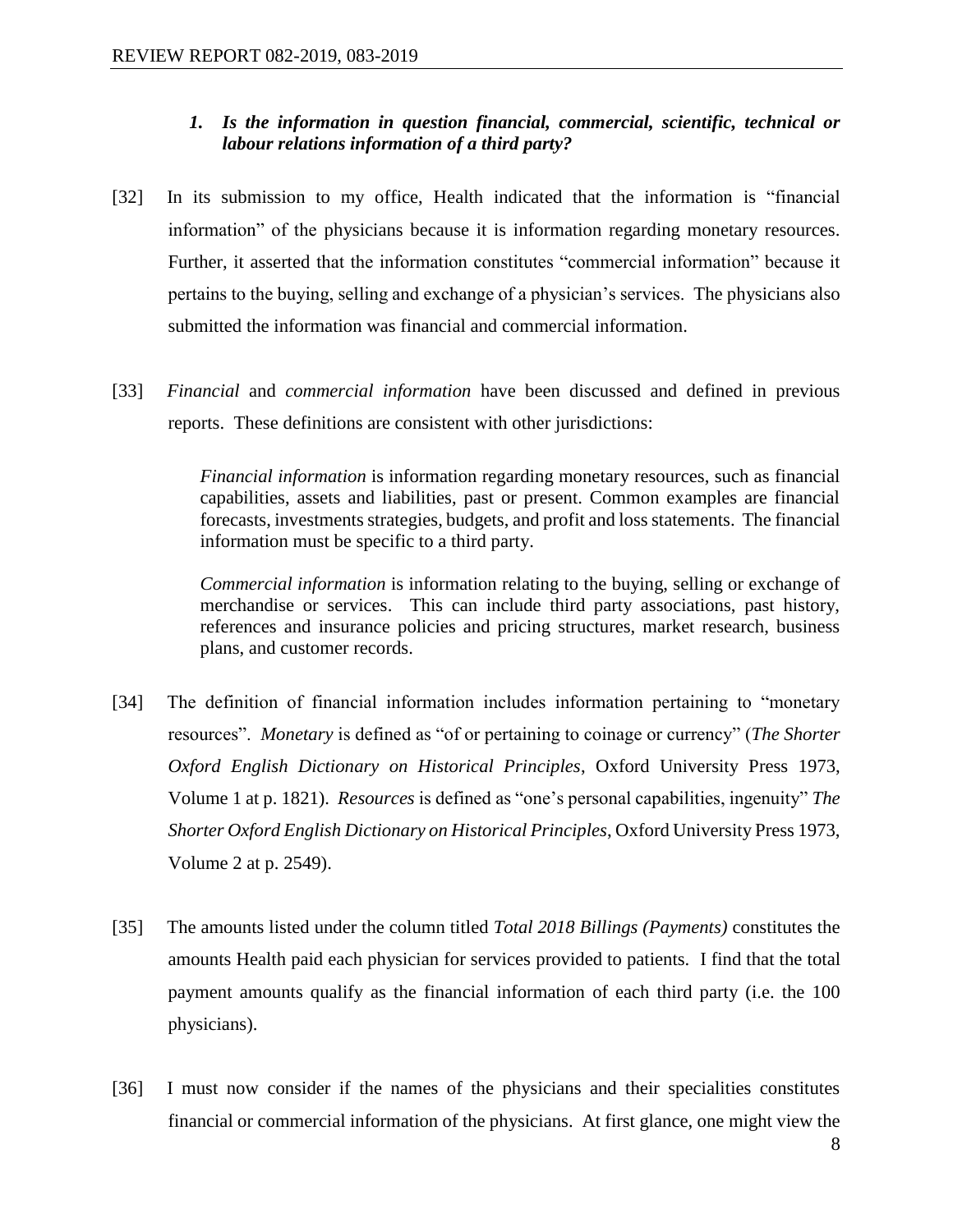physician names and specialities as akin to the names of businesses and the services they provide (e.g. plastic surgery, radiology etc.) which would not be commercial information. However, the fact that they are on the list reveals something of a commercial nature – that being, they are a physician who billed more than \$1 million and where they stand relative to other physicians. For these reasons, I find that the physician's names and specialities qualify as commercial information in the context of this record and review only.

## *2. Was the information supplied to Health by the third parties?*

- [37] *Supplied* means provided or furnished (British Columbia Government Services, *FOIPPA Policy Definitions).*
- [38] Information may qualify as "supplied" if it was directly supplied to a government institution by a third party, or where its disclosure would reveal or permit the drawing of accurate inferences with respect to information supplied by a third party.
- [39] Whether third party information has been "supplied" to a government institution by the third party is a question of fact. The content rather than the form of the information must be considered (*Merck Frosst Canada Ltd. v. Canada (Health),* [2012] 1 SCR 23, 2012 SCC 3 (CanLII) at paragraph [157].
- [40] In the submission from Health it described the total payment amounts for 2018 as follows:

The Ministry also wants to clarify, that while the applicant's requests were for "the amount they billed", the Ministry has interpreted that to be, and has provided "the total billings" as reflected in the corresponding payments made through the Medical Services Plan. The amount a physician "bills" is not necessarily, the amount a physician is "paid". It is not uncommon within the medical community, Ministry staff or the public to refer to fee-for-service payments made to physicians as "billing information" and while the applicant has requested total billed amounts, it is assumed that the applicant is requesting information regarding total billings (payments) made to the physicians…

[41] Health and some of the physicians asserted that the information is an aggregate of information that was directly based on billing information provided by physicians to the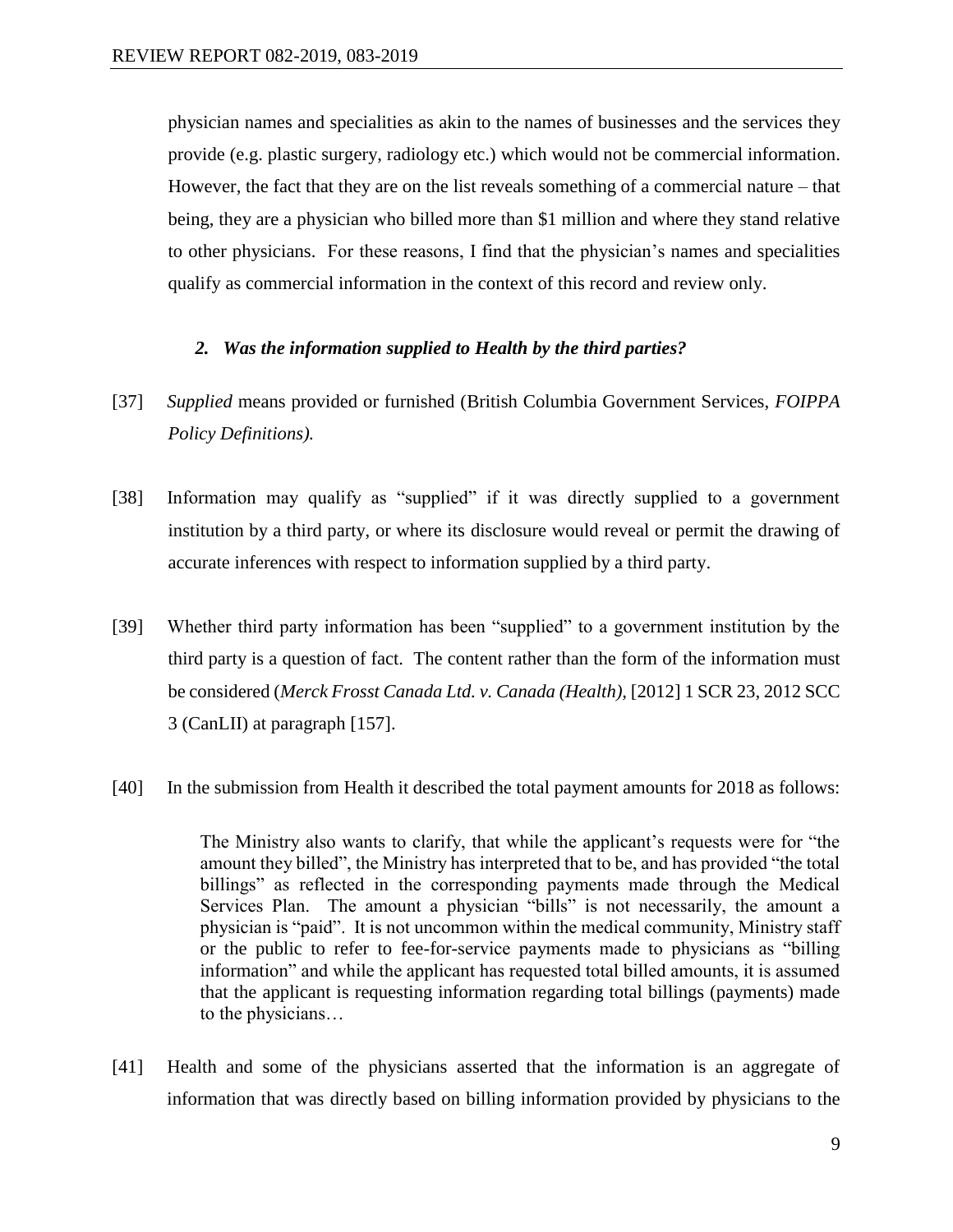Medical Services Branch within Health for payment for the physician's services. Further, it asserted that *The Saskatchewan Medical Care Insurance Act* (MCIA) and its regulations provide the authority to the Medical Services Branch to remunerate physicians for the insured medical services they provide to patients. Physicians who have entered into a direct payment agreement with Health must bill their services (i.e. supply each and every billing detail required) to the Medical Services Branch in accordance with the *Payment Schedule for Insured Services Provided by a Physician* (Payment Schedule). Finally, it asserted that the Payment Schedule sets the conditions by which physicians can receive payment for each service and indicates the payment amount for each service.

- [42] The Payment Schedule is a publicly available schedule of service codes and fees. My office reviewed the most recent version of the Payment Schedule dated October 2019 available online. On page 7 of the document it stated:
	- 1. This Payment Schedule is effective for services provided on and after October 1, 2019. It lists a payment for each insured service which will be made at 100% unless the "Assessment Rules" indicate that payment for the service:
		- a. is included in the composite payment made for another service; or
		- b. is subject to an adjustment when billed in addition to another service.
- [43] Previous versions have the same stipulation. As Health has identified, "[t]he amount a physician "bills" is not necessarily the amount a physician is "paid". As such, the total payment amounts for 2018 are the amounts calculated by Health using its own Payment Schedule and rules. The total payment amounts will not necessarily correspond to the total amount submitted in billings.
- [44] Further, it would not be possible for "accurate inferences" to be drawn about the information (billing details) that was actually supplied by the physicians. The total payment amounts for 2018 is not finely textured information. It does not reveal detailed information about a business. It is a dollar amount based on a calculation done by Health. It is important to note that the fee-for service amounts (i.e. the amounts the physicians will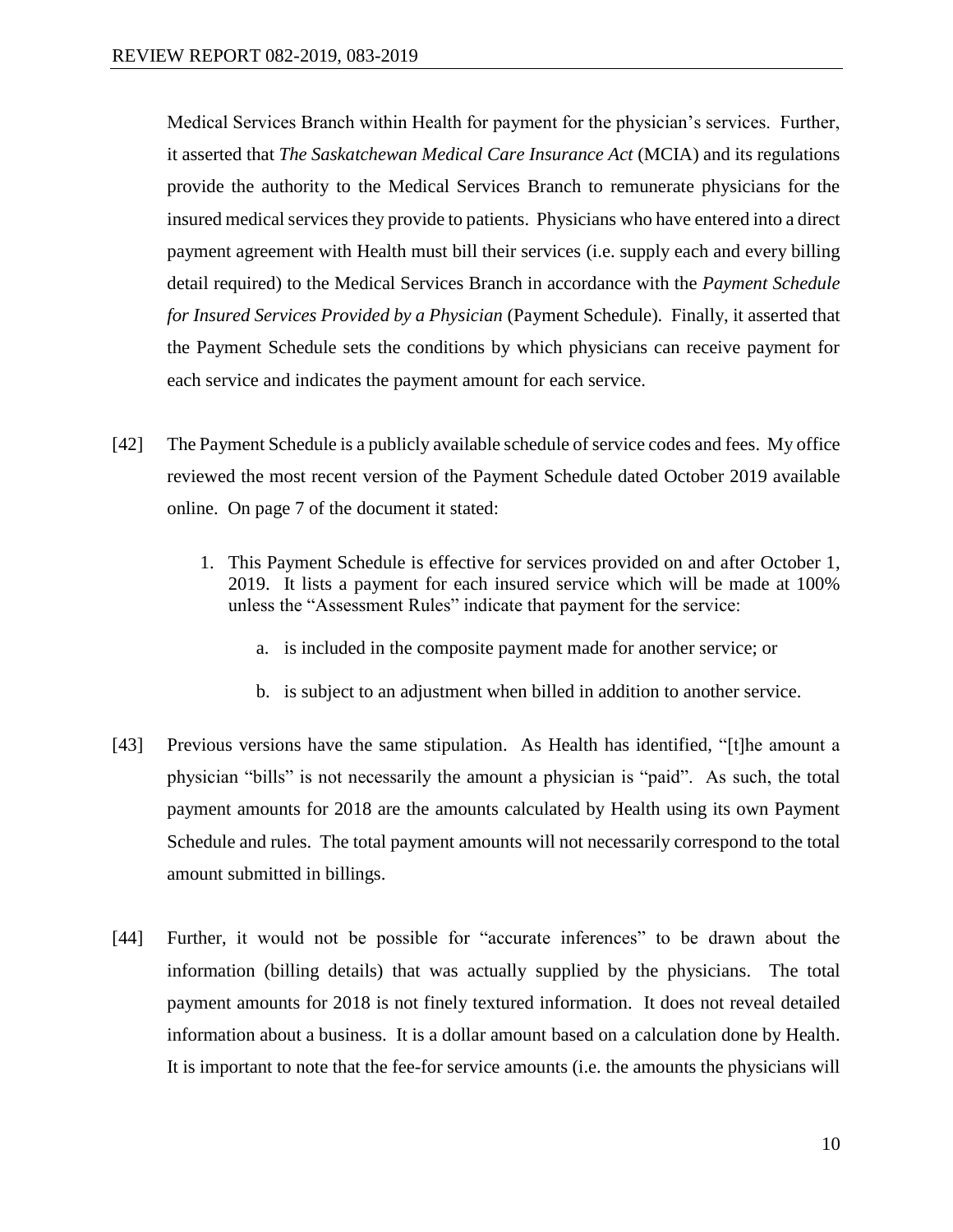be paid for individual services) are the result of negotiation between the SMA (on behalf of physicians) and the Government of Saskatchewan.

- [45] The total payment amounts for 2018 are akin to the total amounts paid to other third party businesses in negotiated contracts with government institutions. The name of a third party and the total amount the government institution paid it from the public purse are generally released and not viewed as having been supplied by the third party but rather mutually generated. Physicians working under the fee-for-service model are essentially contractors who bill the public insurance plan.
- [46] The Ontario IPC Order PO-3617 arrived at a similar conclusion in a case that was closely analogous to this one. In that case, an applicant requested records on the top 100 Ontario Health Insurance Plan billers for each of the five most recent years and a breakdown of the dollar amount billed, medical speciality and names of billing doctors. The Ontario IPC Adjudicator determined that the information did not meet the test for that province's third party exemption, as the information was not deemed to have been "supplied" by the physicians. The Adjudicator ordered the information to be disclosed in full.
- [47] The Ontario Medical Association and two groups of physicians sought judicial review of the Ontario IPC Adjudicator's Order. Upon judicial review, the Ontario Divisional Court found the IPC's decision to be reasonable and dismissed the application for judicial review (*Ontario Medical Association v. Ontario (Information and Privacy Commissioner)* 2017 ONSC 4090). The Ontario Court of Appeal also dismissed the appeals (*Ontario Medical Association v. Ontario (Information and Privacy Commissioner)*, 2018 ONCA 673). Finally, the Supreme Court of Canada dismissed the application for leave to appeal.
- [48] In conclusion, what the third parties supplied was actual billing records, which Health used to calculate an amount based on rules in the Payment Schedule. Health's calculated amount is at issue for disclosure here, not the physician's actual billing records. Therefore, I find that the information was not supplied by the third parties within the meaning of subsection 19(1)(b) of FOIP.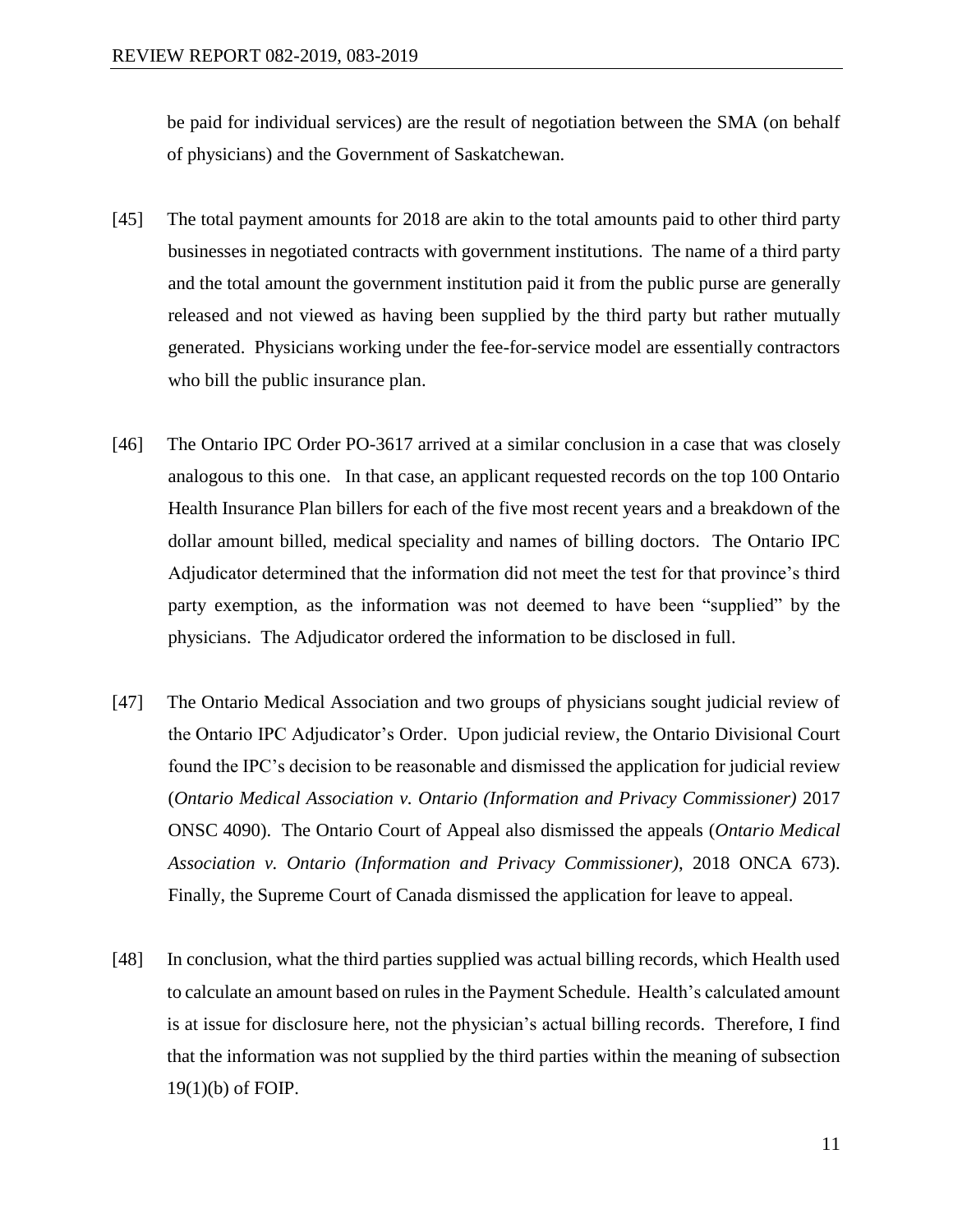[49] As all three parts of the test must be met, there is no need to consider the third. Therefore, I find that subsection 19(1)(b) of FOIP does not apply.

## **4. Does subsection 19(1)(c) of FOIP apply?**

[50] Subsection 19(1)(c) of FOIP is a mandatory exemption and provides:

**19**(1) Subject to Part V and this section, a head shall refuse to give access to a record that contains:

(c) information, the disclosure of which could reasonably be expected to:

- (i) result in financial loss or gain to;
- (ii) prejudice the competitive position of; or
- (iii) interfere with the contractual or other negotiations of;

a third party;

…

[51] The provision establishes that the threshold that must be met for this provision to apply is the harm "*could reasonably be expected to*" occur. *"Could reasonably be expected to"* means there must be a reasonable expectation that disclosure could result in the harm alleged. The Supreme Court of Canada set out the standard of proof for harms-based provisions like subsection 19(1)(c) of FOIP as follows:

> This Court in *Merck Frosst* adopted the "reasonable expectation of probable harm" formulation and it should be used wherever the "could reasonably be expected to" language is used in access to information statutes. As the Court in *Merck Frosst* emphasized, the statute tries to mark out a middle ground between that which is probable and that which is merely possible. An institution must provide evidence "well beyond" or "considerably above" a mere possibility of harm in order to reach that middle ground: paras. 197 and 199. This inquiry of course is contextual and how much evidence and the quality of evidence needed to meet this standard will ultimately depend on the nature of the issue and "inherent probabilities or improbabilities or the seriousness of the allegations or consequences"…

> (*Ontario (Community Safety and Correctional Services) v. Ontario (Information and Privacy Commissioner)*, [2014] 1 SCR 674, 2014 SCC 31 (CanLII) at paragraph [54])

[52] The government institution and third parties do not have to prove that a harm is probable if the information is disclosed. However, the mere possibility of harm is also not sufficient.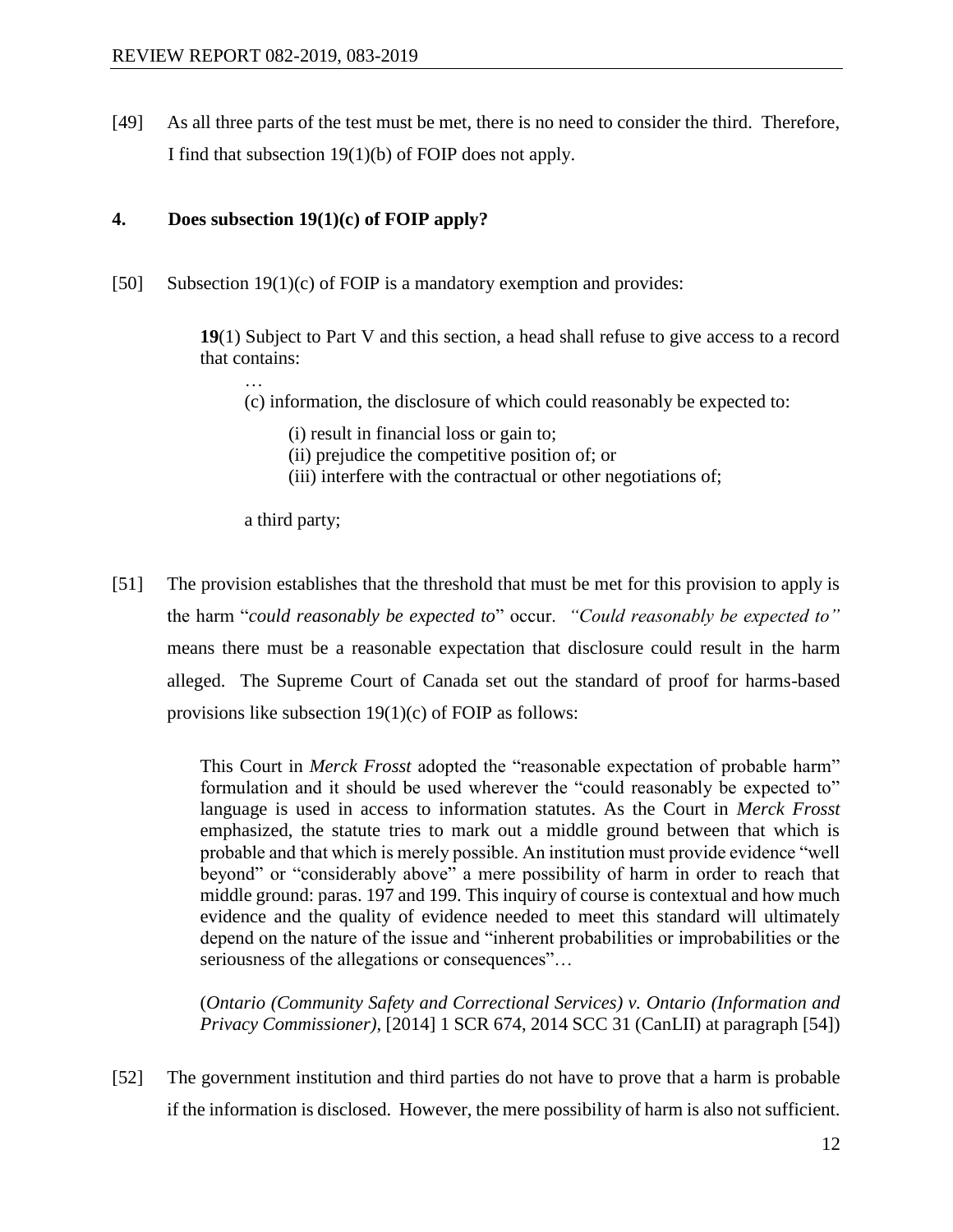Put another way, the test articulated by the Supreme Court of Canada is that the probability of the harm need only be reasonably expected; the test does not require probable or actual harm (*British Columbia Hydro and Power Authority v British Columbia (Information and Privacy Commissioner)*, 2019 BCSC 2128 (CanLII) at [88]).

- [53] In *British Columbia (Minister of Citizens' Service) v. British Columbia (Information and Privacy Commissioner),* (2012) BCSC 875 (CanLII), Bracken J. confirmed it is the release of the information itself that must give rise to a reasonable expectation of harm.
- [54] Health applied subsection  $19(1)(c)$  of FOIP to the names of the physicians, their specialties and the total payment amounts for 2018. Most of the physicians also raised subsection  $19(1)(c)$  of FOIP. In its submission, Health asserted that the attendant publicity surrounding publication of the information would interfere with contractual or other negotiations between the SMA and Health. Further, Health asserted that these negotiations were currently ongoing and the release of the information, along with the anticipated media and public attention, could reasonably be expected to result in negative impact on the physician's and the SMA's position in those negotiations. Finally, Health asserted that the "hard bargaining" that could result from political and/or public pressure due to the release of the information could reasonably result in financial loss to the physicians due to the harm to the physician's bargaining and negotiating positions. Some of the physicians made similar arguments. The agreement between the SMA and the Ministry of Health expired on March 31, 2017, and negotiations have been going on for at least two years.
- [55] Health and the physicians' arguments of harm center on there being a lot of media and public attention on the information if released. There could be a lot of media attention, but there is equal possibility that there will not be. A possibility is not sufficient to meet the threshold. At least five other provinces in Canada publish the same information that is at issue here (British Columbia, Manitoba, Ontario, New Brunswick and Prince Edward Island). During the course of this review, the association representing doctors in Newfoundland and Labrador dropped its legal fight to try to keep doctors' billing information from being released. Part of the reason for dropping the legal fight was the outcome of the Ontario case and that the information was publicly available in other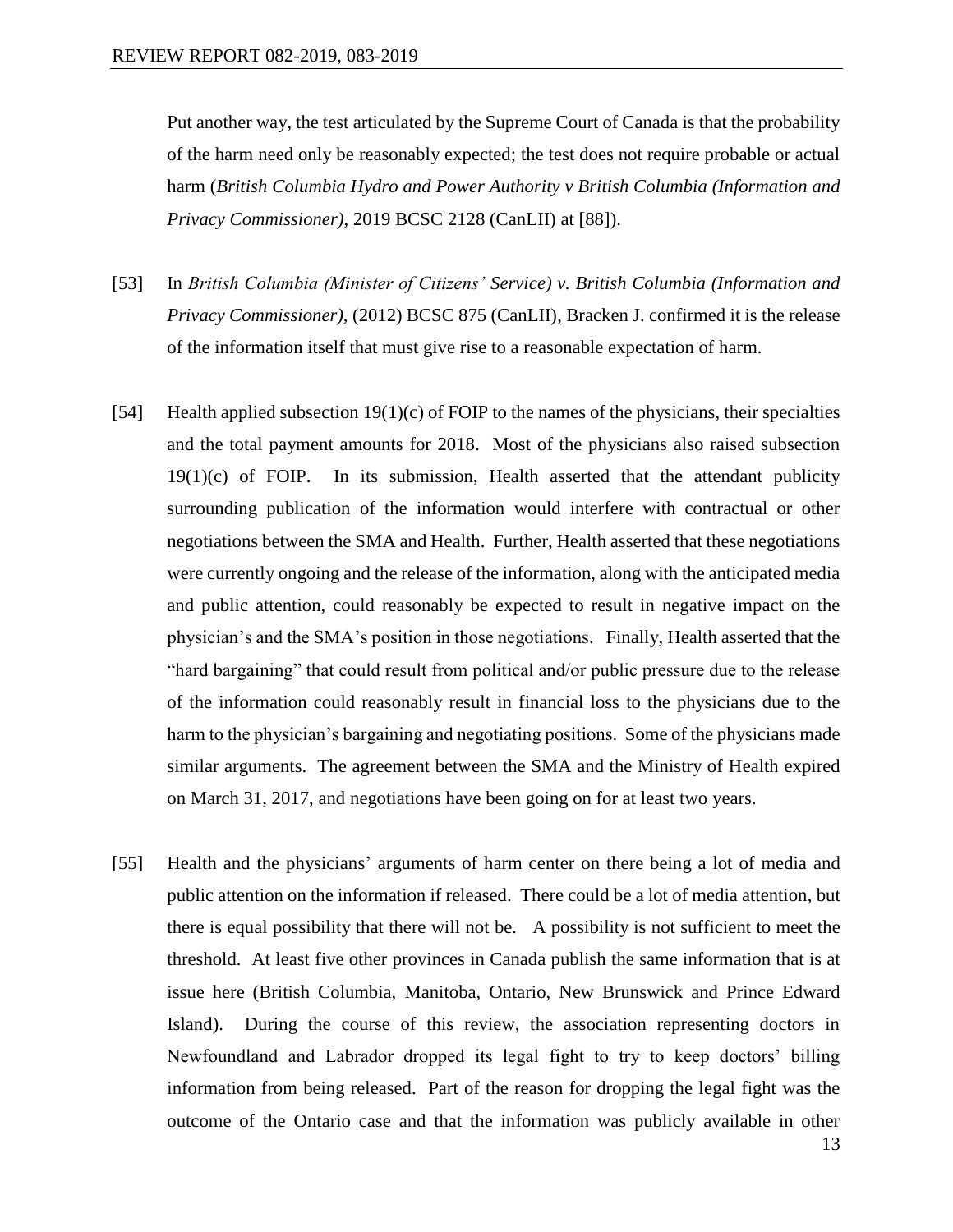provinces. Total payment amounts for physicians in these other provinces have been public knowledge for some time, decades in some cases. There is nothing to suggest physicians in these provinces are paid significantly less as a direct result of the information being made public. I am not suggesting that the threshold to be met is the harm be probable, but it must be well beyond a mere possibility. This type of evidence would have supported the assertion.

- [56] Health and the physician's arguments do not rise beyond the level of mere possibility or speculation. No specifics have been provided. The evidence must be "well beyond" or "considerably above" a mere possibility of harm in order to reach that middle ground between that which is probable and that which is merely possible.
- [57] Therefore, I find that the arguments put forward by Health and the physicians do not amount to a reasonable expectation of harm resulting from release of the physician's names, specialties and total payment amounts for 2018. As such, subsection  $19(1)(c)$  of FOIP does not apply.

## **5. Does subsection 19(1)(d) of FOIP apply?**

[58] One of the physicians asserted that subsection 19(1)(d) of FOIP applied to the billing information. Subsection  $19(1)(d)$  of FOIP is a mandatory exemption and provides:

> **19**(1) Subject to Part V and this section, a head shall refuse to give access to a record that contains: …

(d) a statement of a financial account relating to a third party with respect to the provision of routine services from a government institution;

- [59] The two-part test that can be applied is as follows:
	- 1. Is the record a statement of a financial accounting relating to a third party with respect to the provision of routine services?
	- 2. Is the statement from a government institution?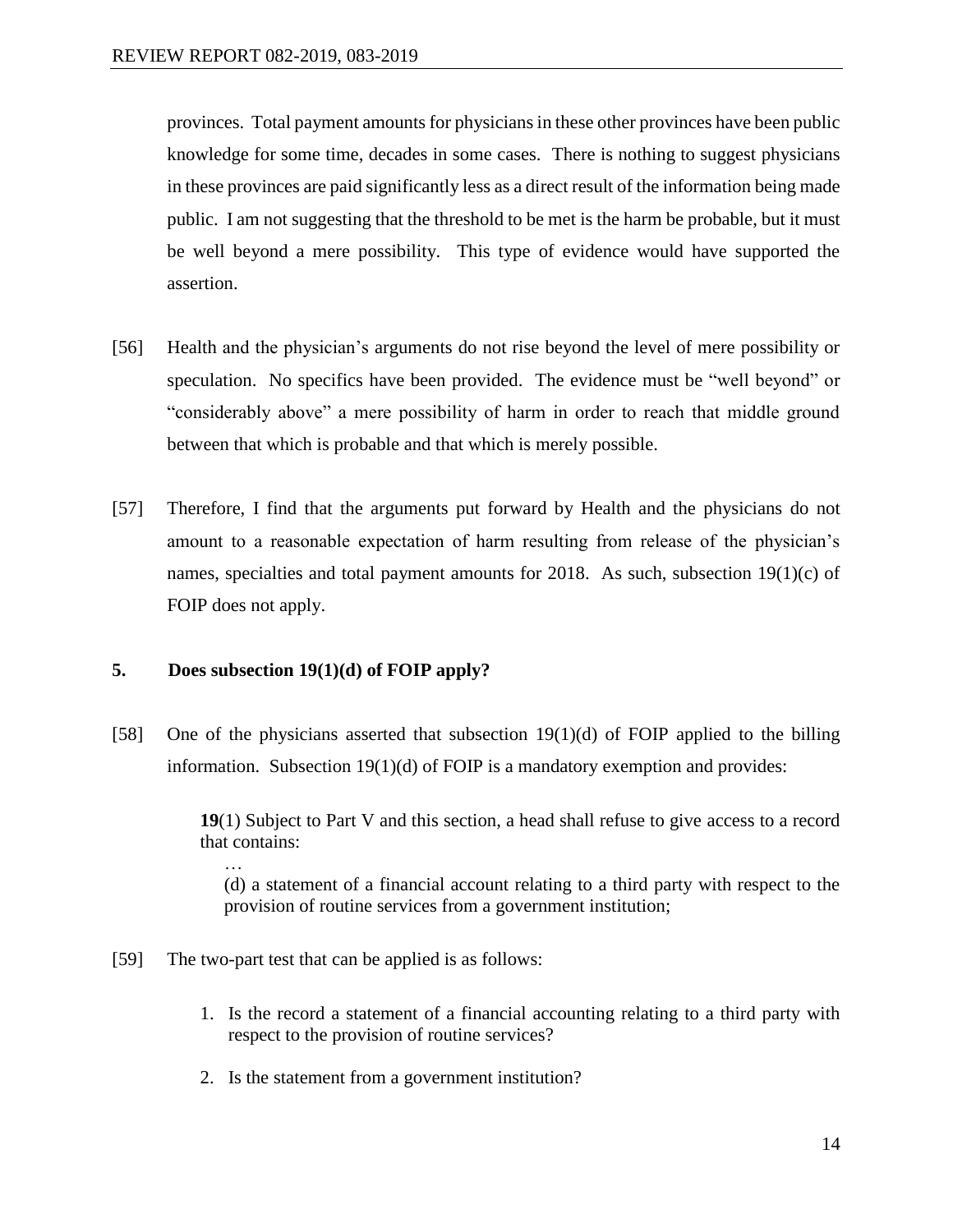[60] Both parts of the test would need to be met in order to find that subsection  $19(1)(d)$  of FOIP applied.

## *1. Is the record a statement of a financial accounting relating to a third party with respect to the provision of routine services?*

[61] In the submission from the physician, the following was asserted:

[The physician] provides routine services to individuals and receives compensation from a government institution, the records disclosing the amounts paid by the government institution to [the physician] are therefore a statement of financial account…

- [62] My office has not considered subsection  $19(1)(d)$  of FOIP previously. However, I have considered the equivalent provision in *The Local Authority Freedom of Information and Protection of Privacy Act* (LA FOIP) in Review Report 020-2016. In that case, an applicant made a request for a copy of a proposal submitted to the City of Lloydminster. I found that the portion of the record to which subsection 18(1)(d) of LA FOIP had been applied was background information and did not qualify as a "statement". Further, the record did not relate to a specific financial account. Although informative, that case does not assist me in this matter because this case involves very different information.
- [63] Only one other jurisdiction in Canada has a similar provision. Subsection 24(1)(e) of the Northwest Territories' *Access to Information and Protection of Privacy Act*, SNWT 1994, c 20 is similarly worded. A review of the limited cases in that jurisdiction did not provide anything that would inform my analysis in this matter.
- [64] A "statement of a financial account" is not defined in FOIP. However, a *statement of account* can be defined as a report issued periodically by a creditor to a customer, providing certain information on the customer's account, including the amounts billed, credits given, and the balance due (Garner, Bryan A., 2019. *Black's Law Dictionary, 11th Edition*. St. Paul, Minn.: West Group at p. 1699.), a document setting out the items of debit and credit between two parties (Pearsall, Judy, *Concise Oxford Dictionary*, *10th Ed*., (Oxford University Press) at p. 8.).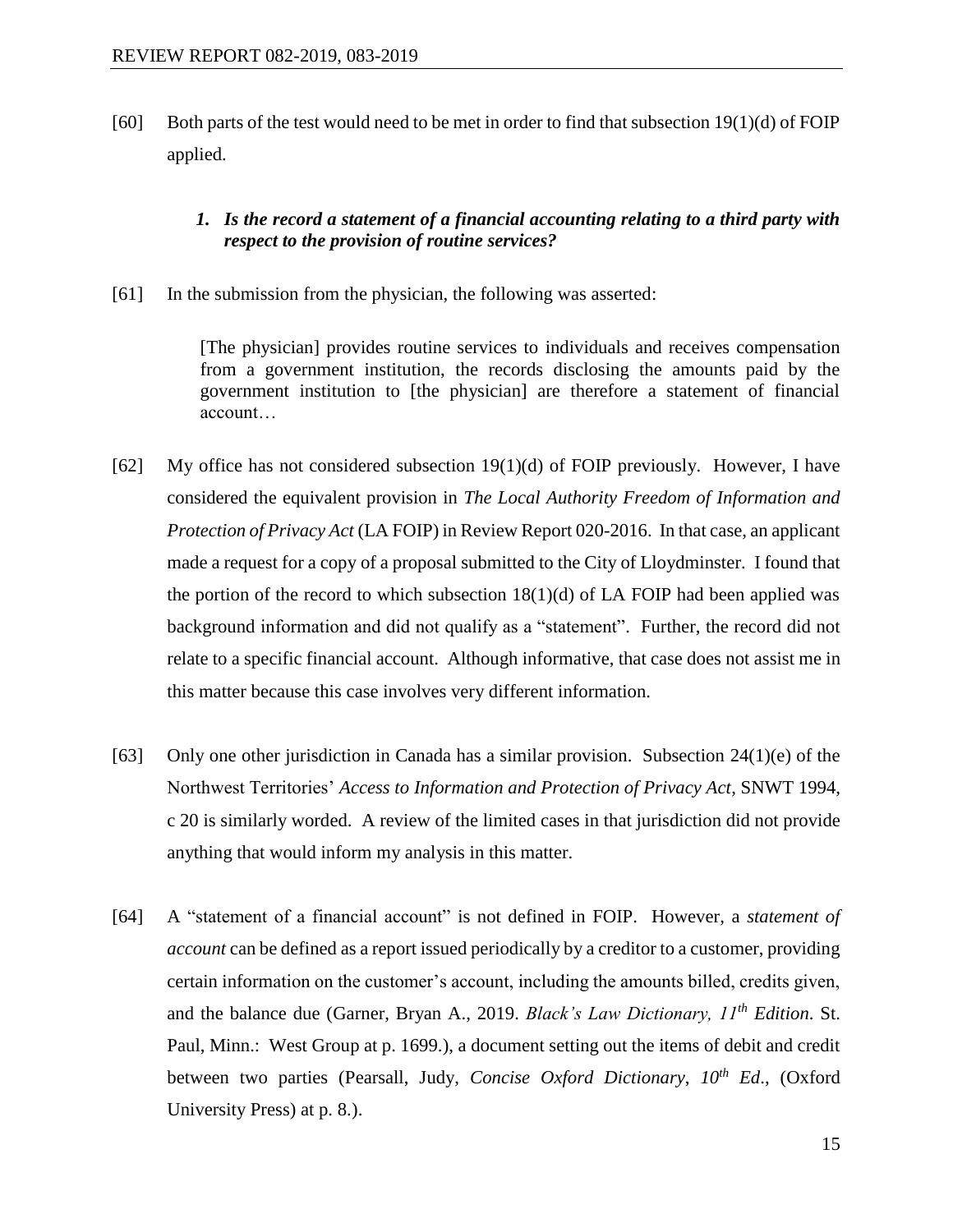- [65] I would not describe the record as a statement of a financial account or statement of account as defined above.
- [66] Therefore, I find that the first part of the test has not been met. As both parts of the test must be met, there is no need to go further. As such, I find that subsection 19(1)(d) of FOIP does not apply.

## **6. Did Health appropriately apply section 21 of FOIP?**

[67] Section 21 of FOIP is a discretionary exemption and provides:

**21** A head may refuse to give access to a record if the disclosure could threaten the safety or the physical or mental health of an individual.

[68] Health applied section 21 to the names of the physicians, their specialities and the total payment amounts for 2018. Several physicians also raised this provision. It should be noted that this provision provides the "head" of a government institution the ability to exercise discretion to deny access or to release a record. The discretion is solely reserved under FOIP for the head. The following, although addressing third party arguments for non-disclosure in the federal review process*,* is useful on this point:

> However, if a discretionary exemption from disclosure is in question, even if the institution or the court were to be persuaded that the exemption applies, it does not follow that the requested information should not be disclosed as disclosure is essentially in the discretion of the institution in this situation (see section 3.1(a) of the text). Therefore, it is reasonable to conclude that arguments from a third party against disclosure on the basis of a discretionary exemption would not have the same utility, as in the case of a mandatory exemption, since they would not, even if successful, be determinative of the question of whether the requested information should be disclosed. Thus, there is a strong rationale for foreclosing a third party from raising discretionary exemptions while allowing such a party to raise mandatory exemptions.

> (See *Government Information Access and Privacy*, McNairn and Woodbury, Carswell, 2008, p. 9-19. See also SK IPC Review Reports LA-2009-001 at [100] and F-2014- 006 at [43])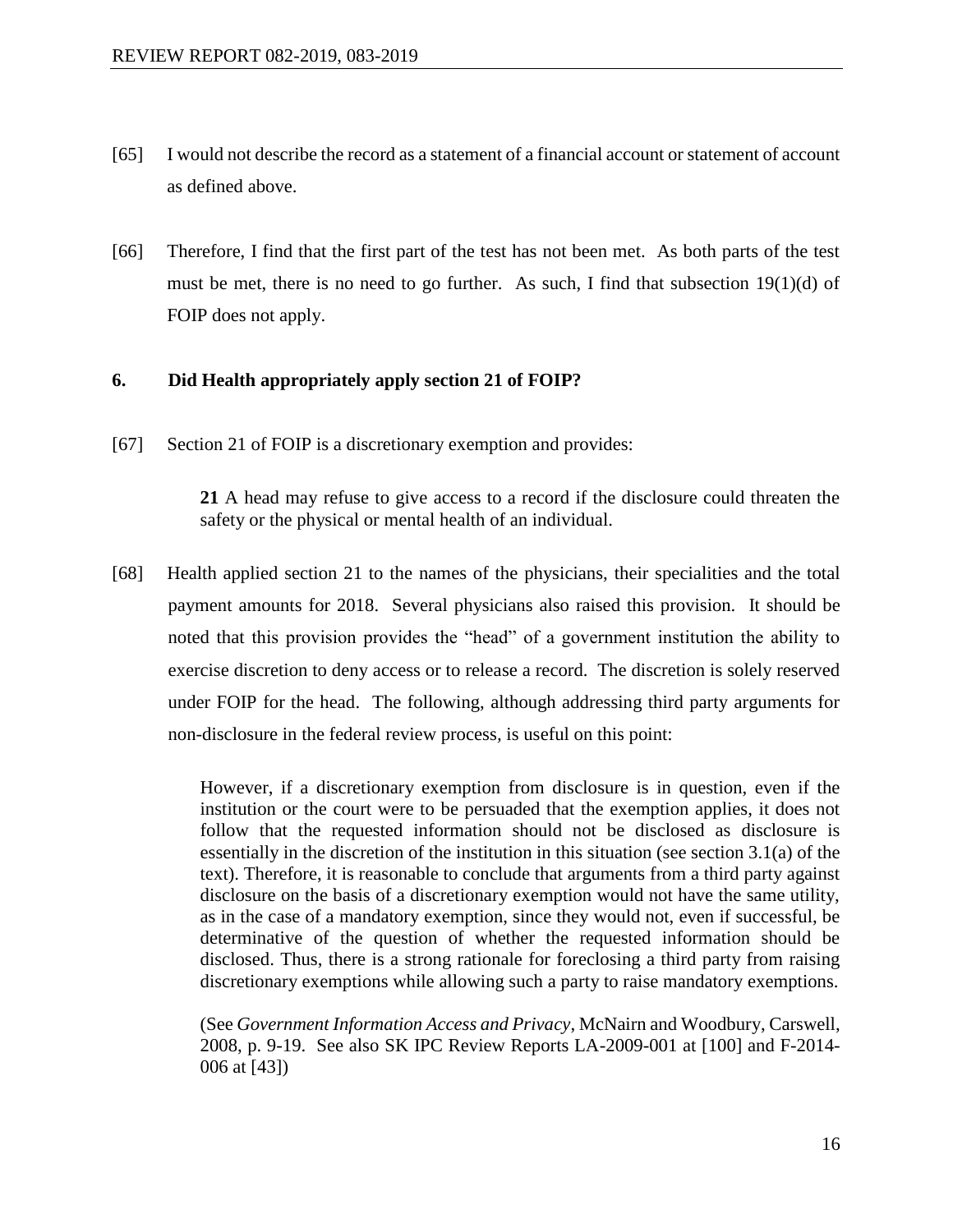- [69] Therefore, the weight of this analysis is focused on Health's exercise of discretion and its rationale for applying the provision. The burden of demonstrating that the provision applies rests with Health pursuant to section 61 of FOIP.
- [70] For section 21, the question that must be answered is "*could"* disclosure of the record threaten the safety or the physical or mental health of an individual? The threshold that must be met is "*could*" the harm occur. The threshold for "*could*" is somewhat lower than a reasonable expectation but well beyond or considerably above mere speculation. On the continuum, speculation is at one end and certainty is at the other. The threshold for "*could*" therefore, is that which is possible.
- [71] *Speculative* means engaged in, expressing, or based on conjecture rather than knowledge. *Conjecture* is an opinion or conclusion based on incomplete information (Pearsall, Judy, *Concise Oxford Dictionary, 10<sup>th</sup> Ed.*, (Oxford University Press) at pp. 1379 and 301). Speculation generally has no objective basis. If the harm is fanciful or exceedingly remote, it is in the realm of speculation or conjecture.
- [72] *Possible* means capable of existing, happening, or being achieved; that which is not certain or probable (Pearsall, Judy, *Concise Oxford Dictionary*, *10th Ed*., (Oxford University Press) at p. 1117).
- [73] *Probable* means likely to happen or be the case (Pearsall, Judy, *Concise Oxford Dictionary*, *10th Ed*., (Oxford University Press) at p. 1139).
- [74] The above terms are not found in the Act. However, as noted at paragraph [51] of this Report, the Supreme Court of Canada has introduced some of these terms.
- [75] In determining whether this exemption should be applied, the government institution must assess the risk and determine whether there are reasonable grounds to conclude there is a threat to the safety or the physical or mental health of a person. The assessment must be specific to the circumstances under consideration. Inconvenience, upset or the unpleasantness of dealing with difficult or unreasonable people is not sufficient to trigger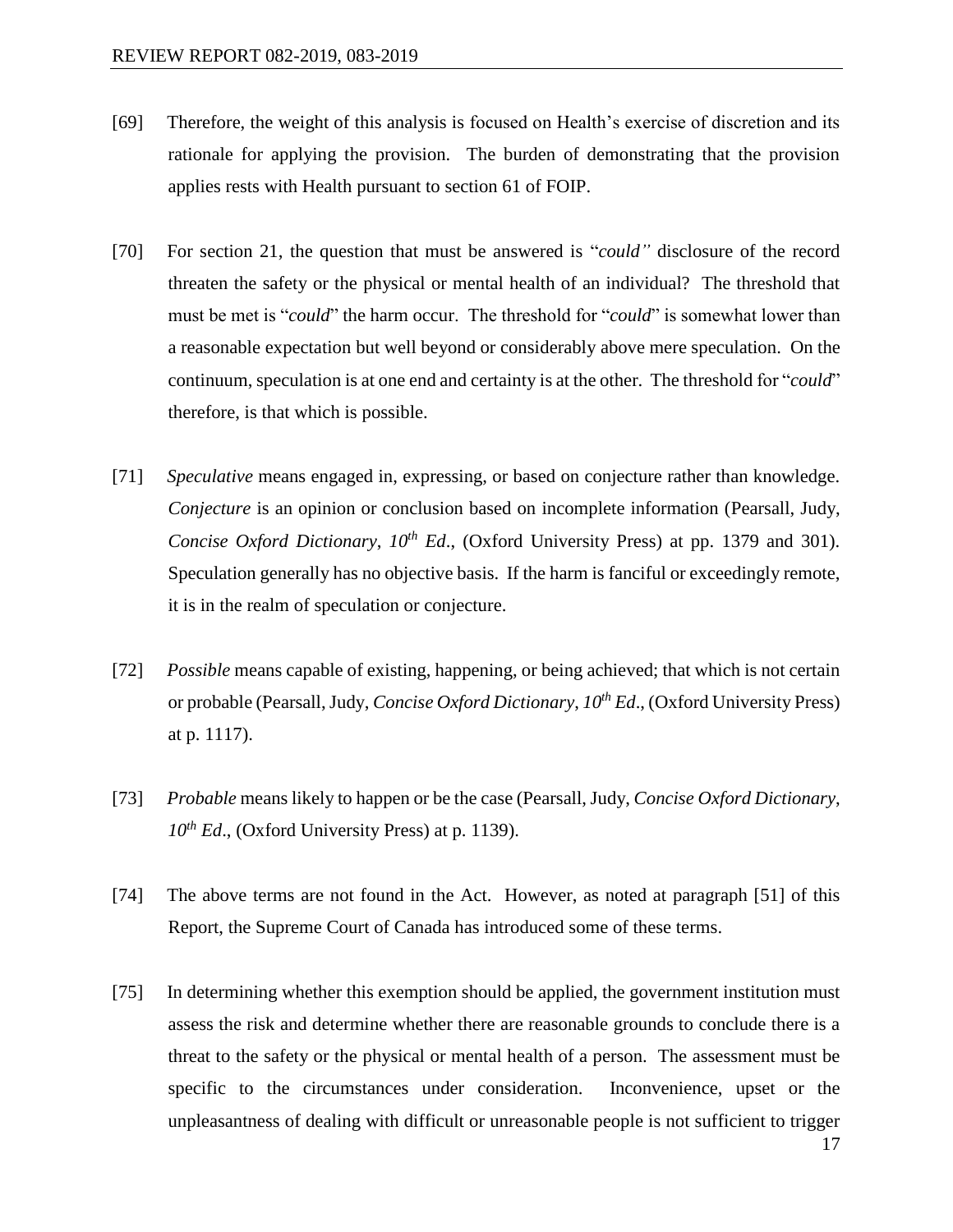the exemption. The threshold cannot be achieved based on unfounded, unsubstantiated allegations.

- [76] *Safety* means the state of being protected from or guarded against hurt or injury; freedom from danger (*The Shorter Oxford English Dictionary on Historical Principles*, Oxford University Press 1973, Volume 2 at p. 2647).
- [77] *Physical health* refers to the well-being of an individual's physical body (Service Alberta, *FOIP Guidelines and Practices: 2009 Edition*, Chapter 4, p. 137).
- [78] *Mental health* means the condition of a person in respect of the functioning of the mind (*The Shorter Oxford English Dictionary on Historical Principles*, Oxford University Press 1973, Volume 1 at p. 1220).
- [79] To *threaten* means to be likely to injure; to be a source of harm or danger to (*The Shorter Oxford English Dictionary on Historical Principles*, Oxford University Press 1973, Volume 2 at p. 3248).
- [80] In Health's submission, the arguments put forward can be summarized as follows:
	- Several of the physicians that provided representations to Health raised concerns for their safety and that of their family members, both in Canada and abroad;
	- Some of the physicians are from Nigeria, Afghanistan, Libya and Mexico and have family, including parents, still residing there. Kidnapping is widespread in Mexico, Nigeria and Libya. If the kidnappers were aware the physicians had access to money, their family members in those countries could be kidnapped;
	- Some of the physicians travel back to these countries to visit family;
	- Some of the physicians are concerned they may become the targets of criminal activity through the disclosure of the information and that their "perceived personal wealth" may be linked with their personal information; and
	- The physicians might experience bullying and harassment of their children.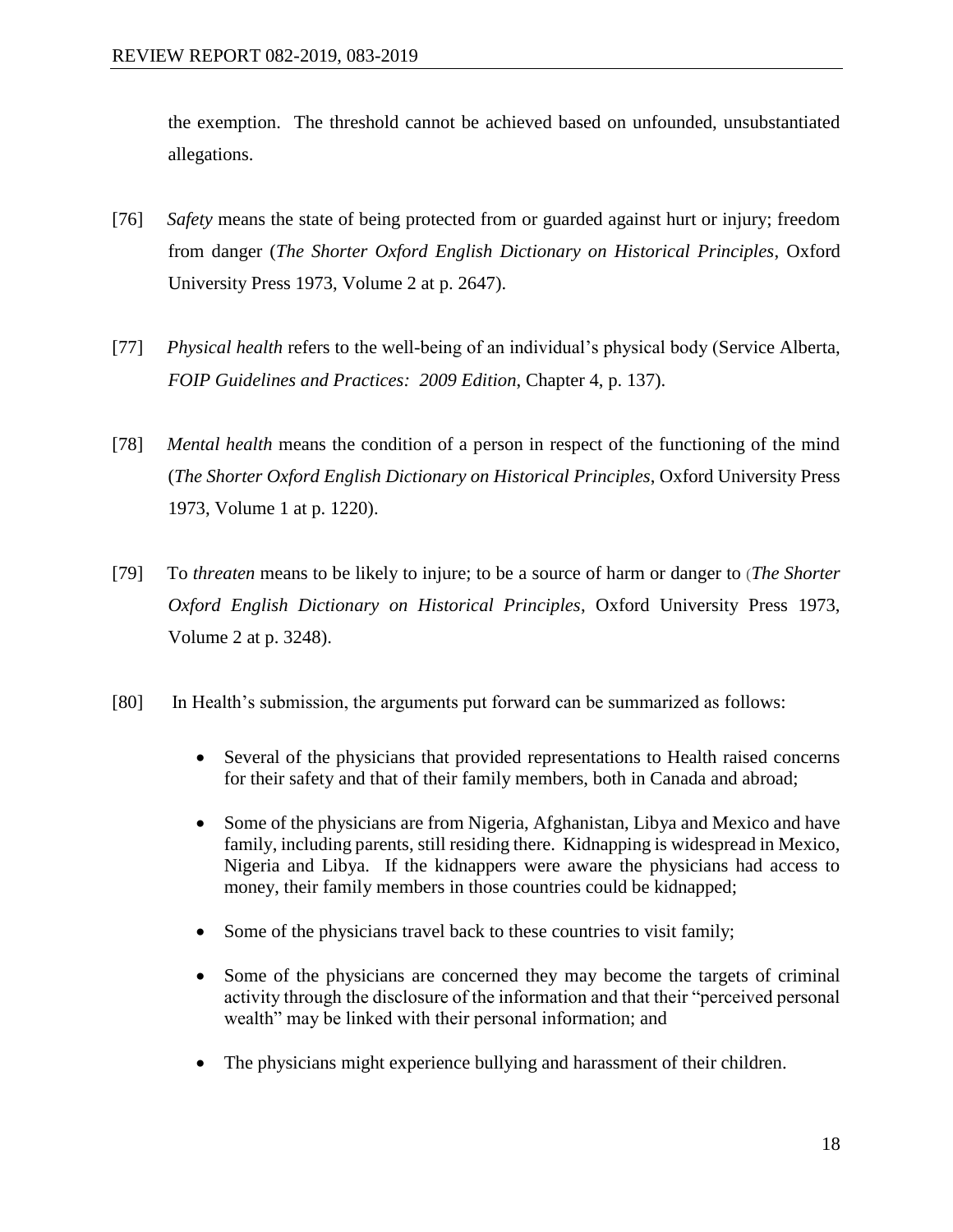- [81] Health provided additional details in its submission of February 11, 2020. The additional details related to the specific physicians that originated from or have family remaining in high conflict zones and additional supporting arguments as to why the exemption applied to all of the information in the record. Safety concerns related to kidnapping, abductions and extortion risks due to originating from high conflict zones and having family still in those countries. The countries included Libya, Nigeria, Afghanistan and Mexico.
- [82] At least five other provinces in Canada publish the same information that is at issue here (British Columbia, Manitoba, Ontario, New Brunswick and Prince Edward Island). Total payment amounts for physicians in these five provinces have been public knowledge for some time, decades in some cases. Manitoba has been making this information publicly available for the past 24 years (1996). British Columbia has been making it available for more than 50 years (1968). So the same information has been successfully released elsewhere for some time. Further, these provinces have similar provisions as Saskatchewan's section 21. It is already known that the individuals are physicians. They each operate a practice that is open to the public. Their names are searchable online which reveals they are physicians. The College of Physicians and Surgeons of Saskatchewan has a searchable public registry that contains a physician's practice location, education, qualifications, license history and discipline history. It is common knowledge that practicing medicine is a high paying profession and physicians make more than the average worker does. Health and all of the physicians that provided submissions pointed out that the Medical Services Branch Payment Schedule is already a public document and describes in great detail how, and how much, physicians are paid for individual medical services. All of this combined leads me to conclude the alleged harm does not meet the threshold.
- [83] I will now address the arguments that releasing the information could lead to extortion, bullying, harassment of children, unfair treatment, vandalism, and threats. The arguments assert that because of the physicians' perceived wealth, the physicians and their families could experience these harms.
- [84] I find these arguments fall more in the realm of speculation. The possibility of these harms are, in reality, exceedingly remote. Many people with perceived or actual wealth have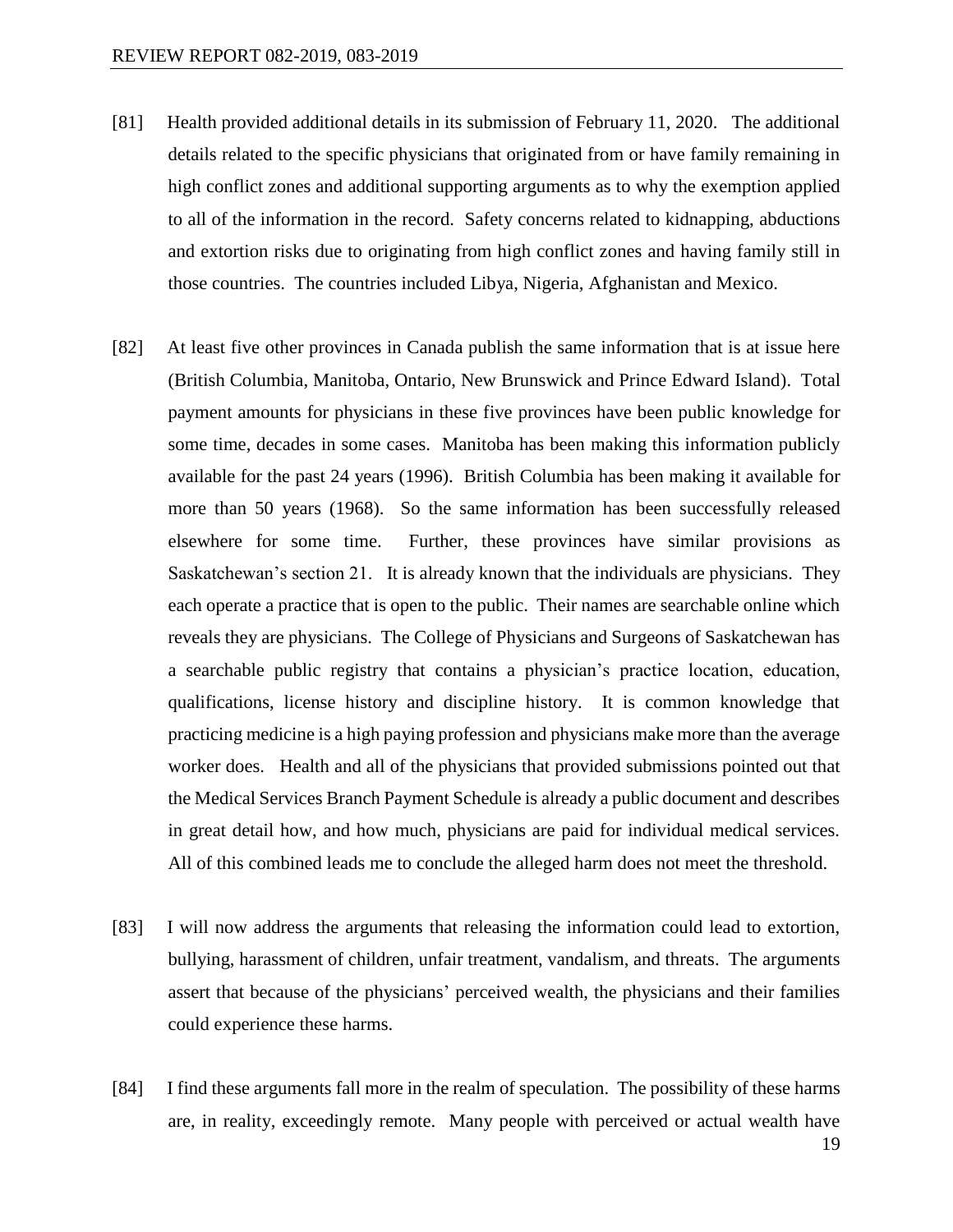information about that wealth publicly available. I acknowledge there would be some upset and discomfort that accompanies release of this type of information.

[85] Therefore, I find that section 21 of FOIP does not apply to the names of the physicians, their specialities and the total payment amounts for 2018.

#### **7. Did Health appropriately apply subsection 29(1) of FOIP?**

- [86] When dealing with information in a record that appears to be "*personal information*", the first step is to confirm the information indeed qualifies as personal information pursuant to subsection 24(1) of FOIP. Subsection 24(1) of FOIP has a number of examples of what could qualify as personal information. However, these examples are not all encompassing. Other types of information can also qualify. In order to qualify, two elements must exist:
	- 1. An identifiable individual; and
	- 2. Information that is "*personal*" in nature.
- [87] If the information qualifies, the government institution must then consider whether it has authority to release the personal information pursuant to section 29. Section 29 provides that the information should be withheld unless there is consent to release or if one of the circumstances under subsection 29(2) or section 30 of FOIP applies which permits disclosure without consent.
- [88] Therefore, our starting point is to determine if the information qualifies as "*personal information*" under the Act.
- [89] Health asserted the physicians' names, specialties and total payment amounts for 2018 constitute personal information as defined at subsections  $24(1)(b)$ , (j) and (k) of FOIP. These provisions provide as follows:

**24**(1) Subject to subsections (1.1) and (2), **"personal information"** means personal information about an identifiable individual that is recorded in any form, and includes: …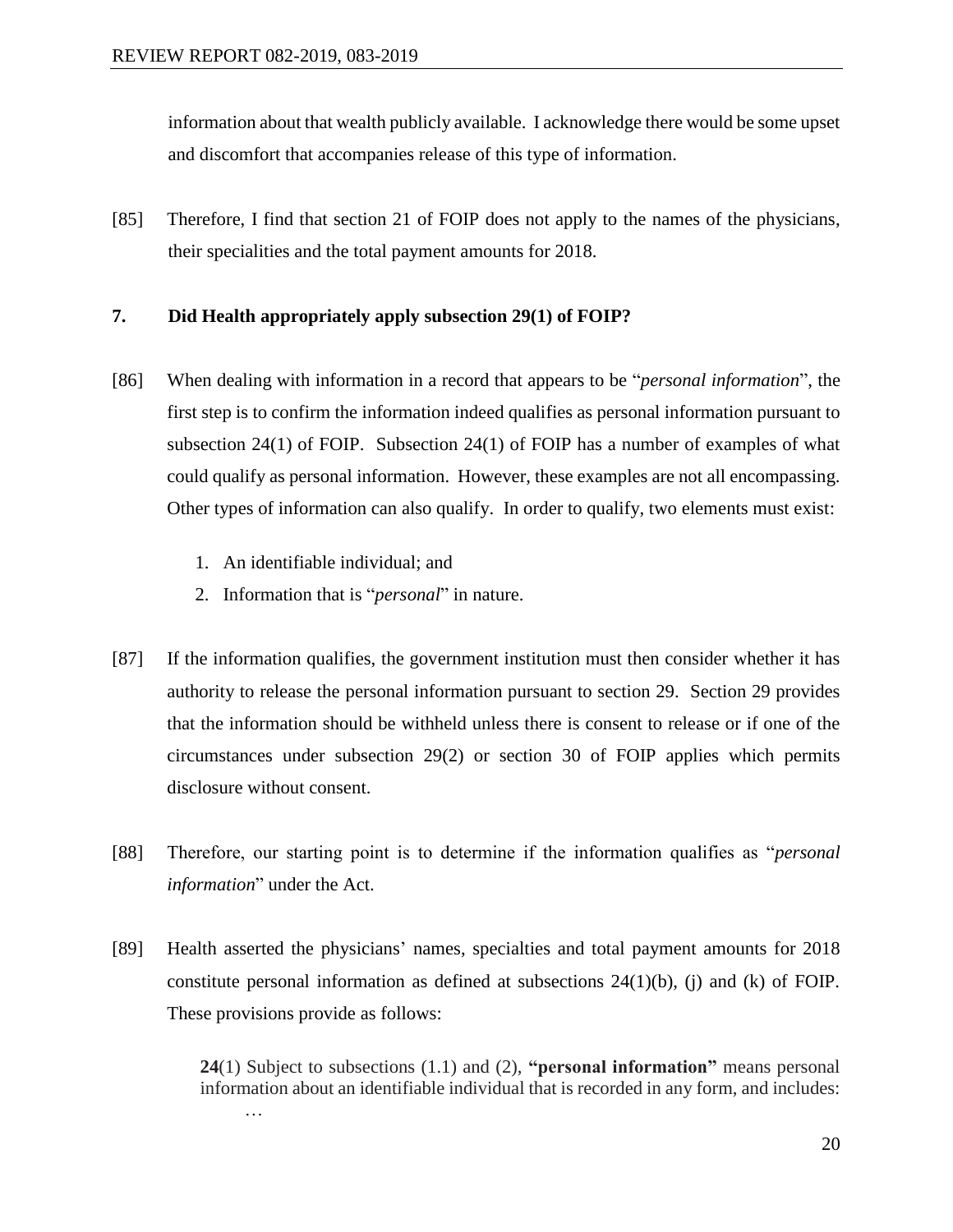…

(b) information that relates to the education or the criminal or employment history of the individual or information relating to financial transactions in which the individual has been involved;

(j) information that describes an individual's finances, assets, liabilities, net worth, bank balance, financial history or activities or credit worthiness; or

(k) the name of the individual where:

(i) it appears with other personal information that relates to the individual; or

(ii) the disclosure of the name itself would reveal personal information about the individual.

- [90] In Health's submission, the arguments put forward can be summarized as follows:
	- By disclosing the physician's specialty, Health would be disclosing information relating to the education of the individuals.
	- By disclosing payments made to the physicians, Health would be disclosing information relating to financial transactions in which the individuals have been involved, as well as information concerning their finances and assets.
	- By disclosing the information, it would lead to misunderstanding by the public. The figures disclosed would be perceived to be the individual physicians' personal income or salary, failing to take into account the significant overhead costs and expenses physicians incur in their practices.
- [91] Several of the physicians made similar arguments to my office.
- [92] To meet the first element, it must be reasonable to expect that an individual could be identified if the information were disclosed (SK OIPC Review Report LA-2013-001 at [57]). If the names were removed, the information would no longer relate to identifiable individuals, would not be personal information and subsection 29(1) of FOIP would not bar disclosure. As the names of physicians are included in the record, there are identifiable individuals. The first element is met.
- [93] For the second element, I must determine whether the information is "*personal"* in nature. Use of the word "*personal*" as the adjective to describe the type of information being considered in subsection 24(1) of FOIP is a clear indication that the Legislature intended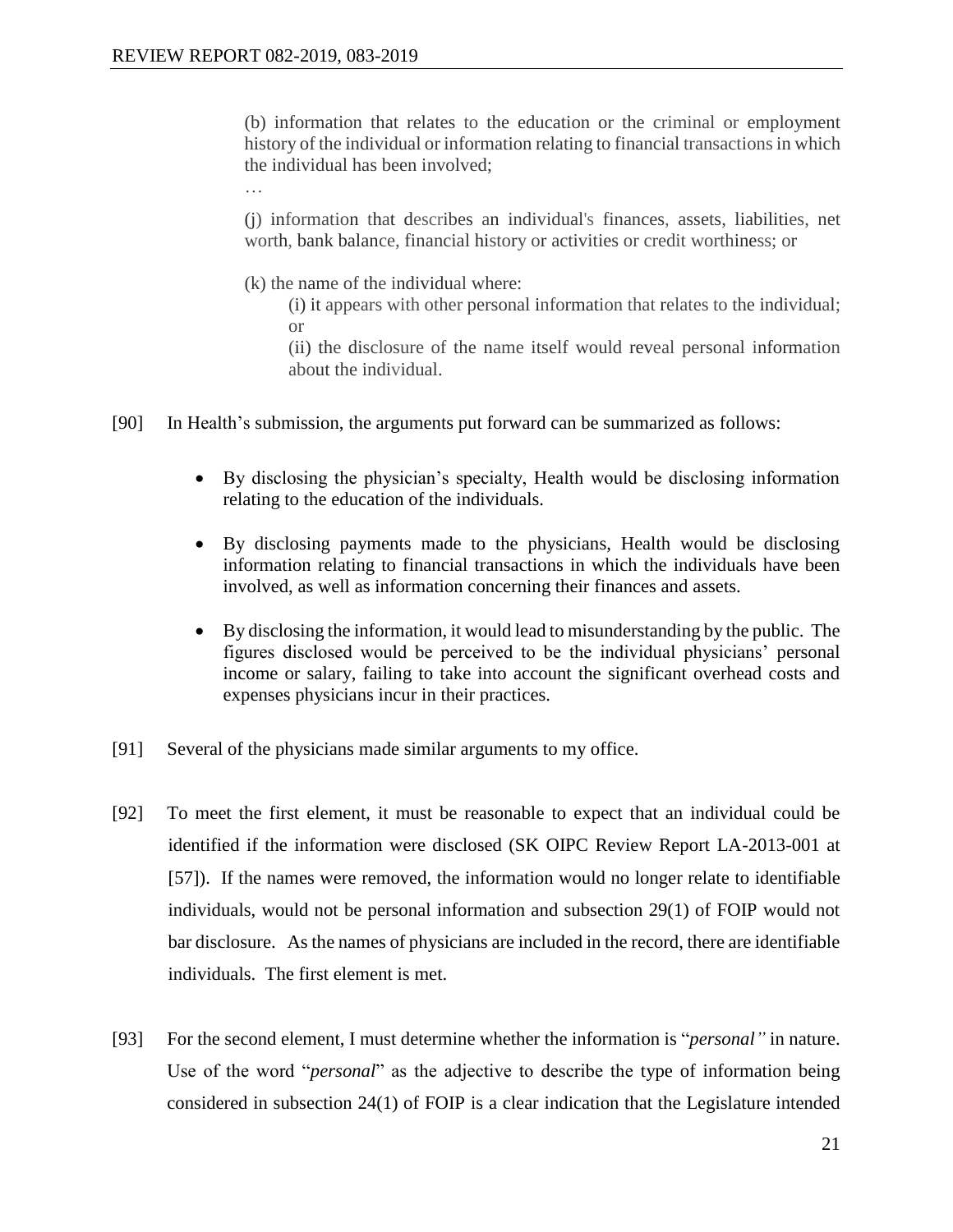for the provision to cover information that is "*personal*" in nature. To ignore this would be to fail to follow the modern approach to statutory interpretation. In *John Doe v. Ontario (Finance*), [2014] 2 SCR 3, 2014 SCC 36 (CanLII), the court reiterated that the modern approach requires that words be "read in their entire context, according to their grammatical and ordinary sense, harmoniously with the scheme and object of the Act and the intention of the legislature".

- [94] The word "*personal*" is not defined in FOIP. However, the *Concise Oxford Dictionary* defines it as "of, affecting or belonging to a particular person; of or concerning a person's private rather than professional life" (*Concise Oxford Dictionary*, 10<sup>th</sup> Ed. (Oxford University Press) at p. 1065).
- [95] When considering if information is personal in nature, the starting point is to consider what context the information appears and whether that context is inherently personal. When physicians are providing services in return for payment for those services, the physicians are operating in a business arena. The information relates exclusively to the professional responsibilities and activities of the physicians (names, specialties, amounts paid). It is in the context of their medical practices. Health's assertion that the amounts paid do not include "overhead costs and expenses the physicians incur in their practices" supports this point. The payments do not reflect the physician's personal income; rather they represent gross revenue that does not take overhead expenses or payments to staff and other physicians into account. Examples of other overhead expenses and payments could include leasing clinic space, utilities, paying office staff, maintenance of equipment, staff pensions, staff benefits, office supplies, cleaning costs, and so on. One physician asserted the cost of paying staff salaries was over 50% of the total payment amount received. Therefore, the payments are subject to deductions for business expenses. In *Ontario Medical Association v. Ontario (Information and Privacy Commissioner*, 2018 ONCA 673 (CanLII) at [26], the Ontario Court of Appeal stated:

[26] In our view, where, as here, an individual's gross professional or business income is not a reliable indicator of the individual's actual personal finances or income, it is reasonable to conclude not only that the billing information is not personal information as per  $\frac{s. 2(1)}{s}$ , but also that it does not describe "an individual's finances [or] income",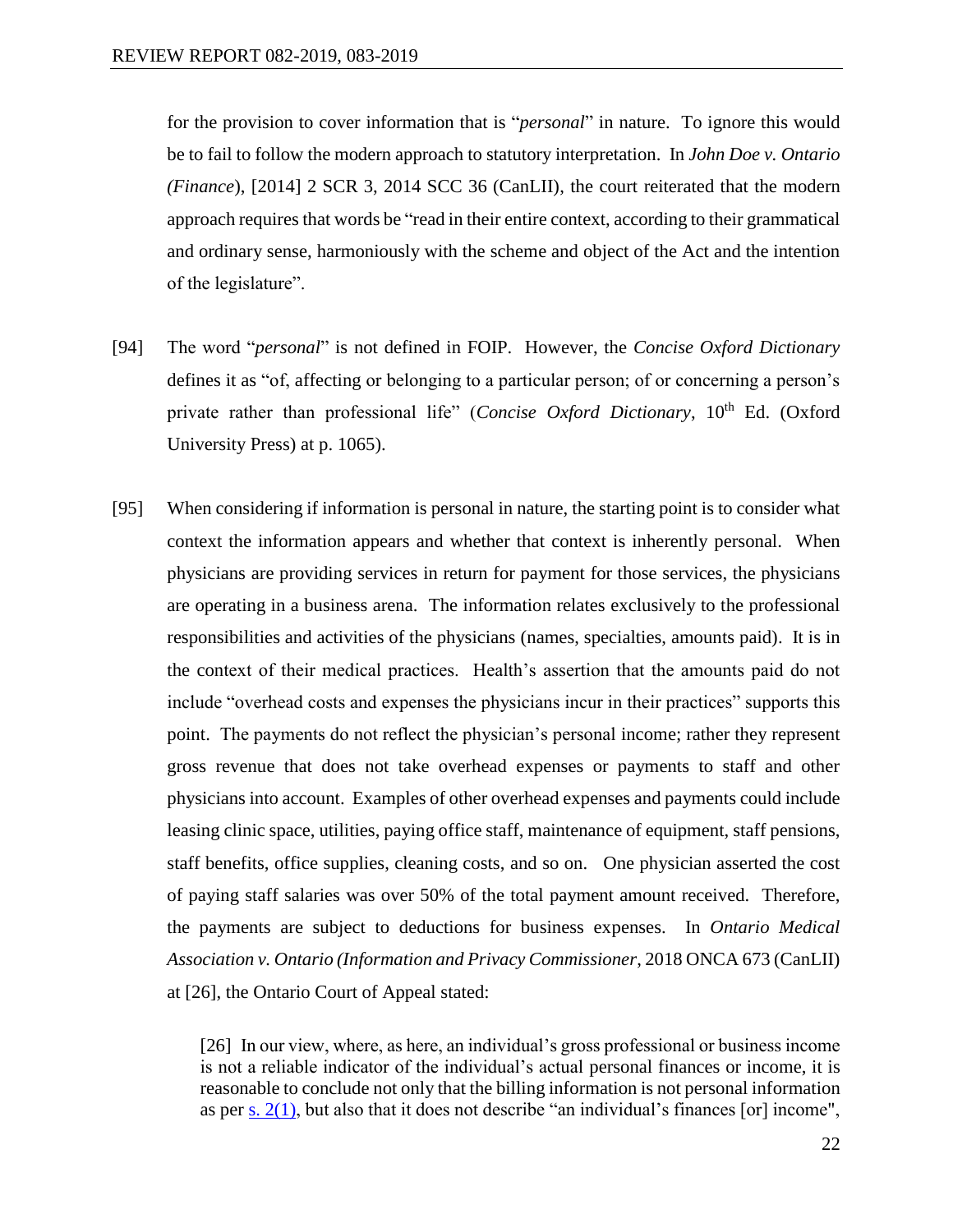for the purpose of s.  $21(3)(f)$ . As a result, we are not persuaded that s.  $21(3)(f)$ demonstrates that the Adjudicator erred in concluding that the billing information was not personal information.

- [96] As such, I find that the physicians are operating in a context that is inherently of a business nature and not personal. All businesses that operate and receive government funds are in the same position. The total amount received from a government contract (gross revenue) does not reflect its overhead expenses. Further, the total amounts paid to individual private businesses contracting with the Government of Saskatchewan are publicly released each year in the province's public accounts.
- [97] The next consideration is whether there is something about the information that, if disclosed, would reveal something of a personal nature about the individuals. Even if the information appears in the business context, I must consider if its disclosure would reveal something that is inherently personal in nature. Disclosing the information would reveal:
	- The individuals are physicians;
	- What their specialty is;
	- That their billing is among the top 100 in the province; and
	- Their total amounts billed (or paid) for services (before business deductions).
- [98] In my view, there is nothing present here that would cross over into the personal realm. The fact the individuals are physicians with specialties is information generally found on a business card, on the medical clinic's website or the College of Physicians and Surgeons of Saskatchewan's website. The amounts billed and the placement on the list of the top 100 arises in a business, not personal, context. Amounts the government pays to other contracted businesses from the public purse is generally made available and is understood to not constitute the personal information of the business owner. Types of business financial information is generally considered under the third party exemption at subsection 19(1) of FOIP. Subsection 19(1) of FOIP is intended to protect, where appropriate, certain financial information of third parties. One physician asserted the following, which is helpful in describing the type of information involved: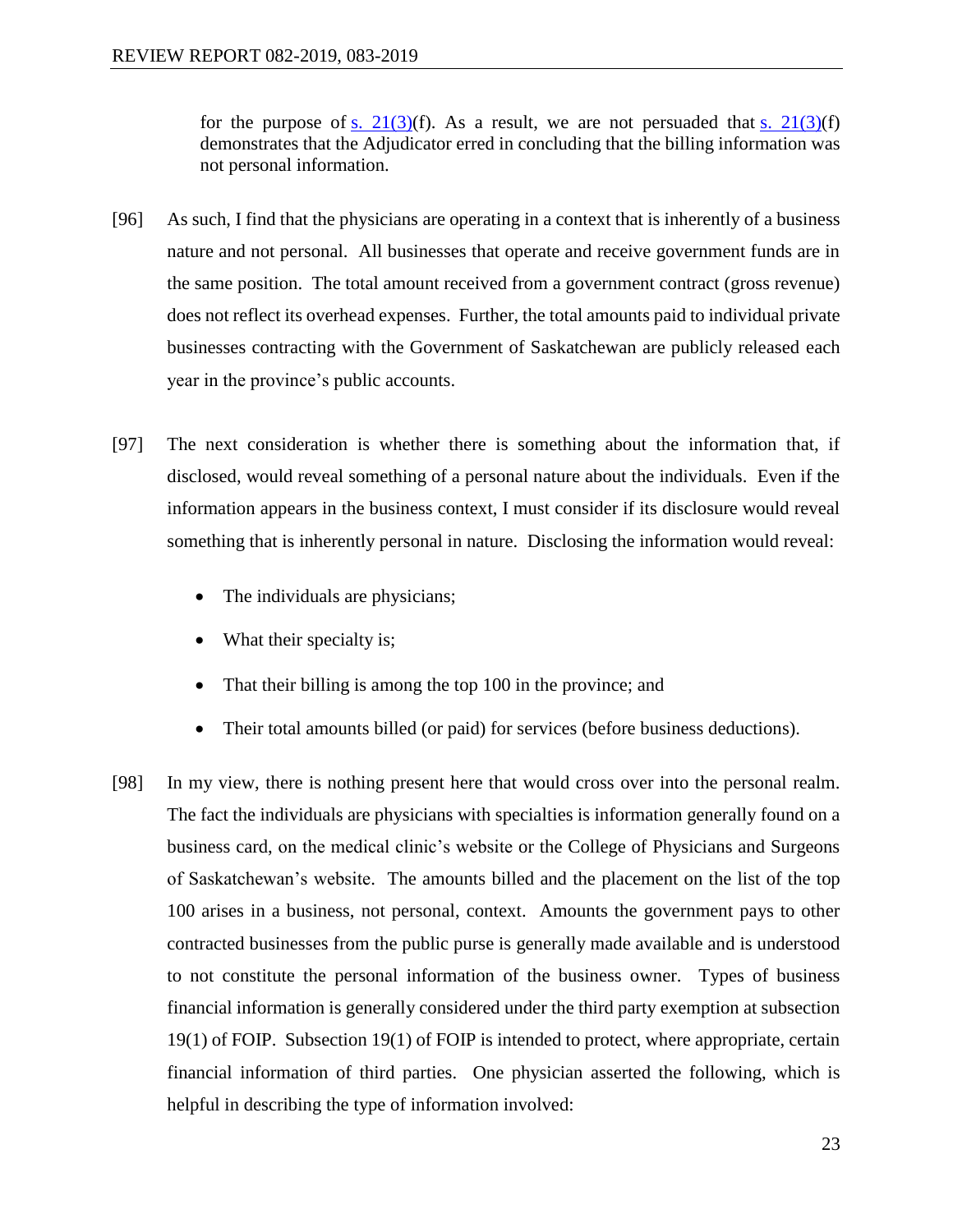I am concerned that this information may be perceived as personal income or salary by the public rather than gross billings for a professional corporation with significant business expenses.

- [99] Having carefully considered the representations from all parties to this review, I find that the names of the physicians, their specialties and the total payment amounts for 2018 are not inherently personal in nature. As such, the second part of the test is not met. Therefore, the information does not constitute personal information.
- [100] Ontario IPC Order PO-3617, *Ontario Medical Association v Ontario (Information and Privacy Commissioner)*, 2017 ONSC 4090 (CanLII) and *Ontario Medical Association v. Ontario (Information and Privacy Commissioner)*, 2018 ONCA 673 (CanLII) arrived at similar conclusions. Further, the Supreme Court of Canada dismissed the application for leave to appeal that decision. The circumstances of this review are closely analogous to those described in the Ontario IPC Order and subsequent court case.
- [101] In Health's submission to my office, it asserted that the Ontario case was not directly applicable in Saskatchewan because the Ontario *Freedom of Information and Protection of Privacy Act* was significantly different from Saskatchewan's FOIP. It asserted that subsection 2(3) of the Ontario Act provides that "[p]ersonal information does not include the name, title, contact information or designation of an individual that identifies the individual in a business, professional or official capacity." Health asserted that Saskatchewan's FOIP does not have this provision or any provision similar to it.
- [102] It is correct that Saskatchewan's FOIP does not have an equivalent to Ontario's subsection 2(3). However, subsection 2(3) of Ontario's Act was not the only factor that led to the outcome in the Ontario case. The primary consideration for the Ontario case was whether the information was "personal in nature". Both Ontario and Saskatchewan's Acts contemplate what is personal in nature. As I noted earlier, subsection  $24(1)$  of FOIP is intended to cover "personal" information. My office has often made a distinction between personal and business information. Information that might be considered personal in one context might be considered business or professional in another. For example, information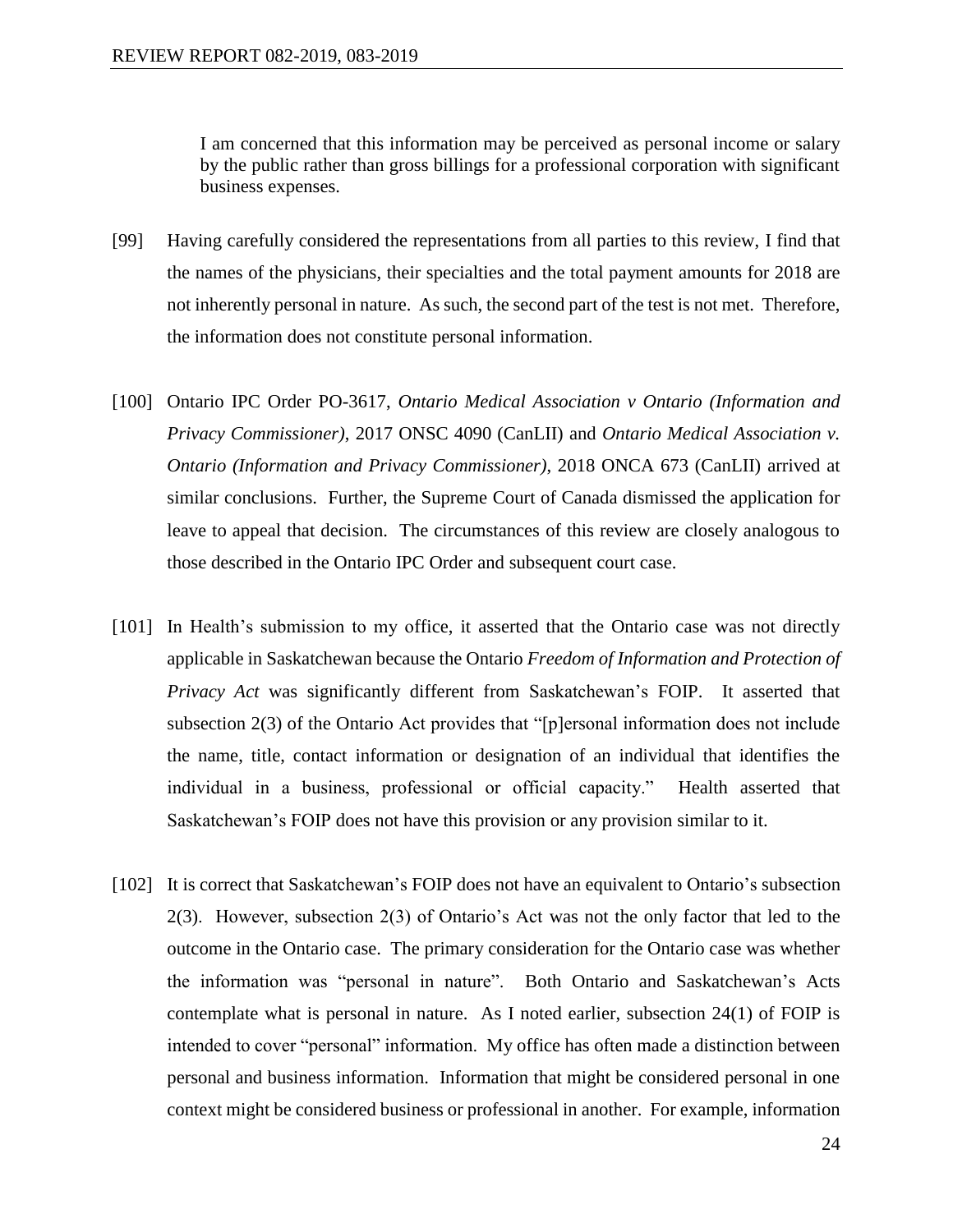that appears on a business card, in a professional directory or on a website, including names, business titles, business addresses and phone numbers are generally considered business information, not personal information (see for example SK IPC Review Reports F-2010-001, F-2012-006, F-2013-007, 158-2016 and 277-2016). This kind of distinction is made not only in this province, but also in all other Canadian jurisdictions (NFLD IPC Report A-2016-019 at [31]).

[103] Further, Ontario IPC Order PO-3617, affirmed that business or professional information must be distinguished from inherently personal information, and that this distinction is much broader than simply business contact information. This distinction is necessary, and can be made whether or not it is explicitly incorporated in the legislation. As the Ontario decision points out:

> For example, if the modifier "personal" does not mean "relating to an individual in their private capacity, as opposed to their business, professional or official capacity," then "the personal opinions or views of the individual," identified in item (e) of the definition, would include work product that might be subject to an exemption claim under section 13(1) (advice and recommendations). This interpretation ignores the purpose of the Act that "information should be available to the public" and could render section 13(1) and possibly other exemptions as well, redundant.

- [104] I adopt similar reasoning here. If subsection 24(1) of FOIP did not mean "personal" as in relating to an individual in a private capacity, as opposed to a business, professional or official capacity, then "financial transactions" identified as personal information at subsection 24(1)(b) of FOIP would include financial transactions of a business that might be subject to an exemption claim under subsection 19(1)(third party information). This would render subsection 19(1) of FOIP and possibly other exemptions redundant.
- [105] As I have found the information does not constitute personal information, I find that Health did not appropriately apply subsection 29(1) of FOIP to the information.
- [106] In conclusion, I have now found that none of the exemptions raised apply to the physician's names, specialties and total payment amounts for 2018. Therefore, I recommend Health release this information to the Applicant.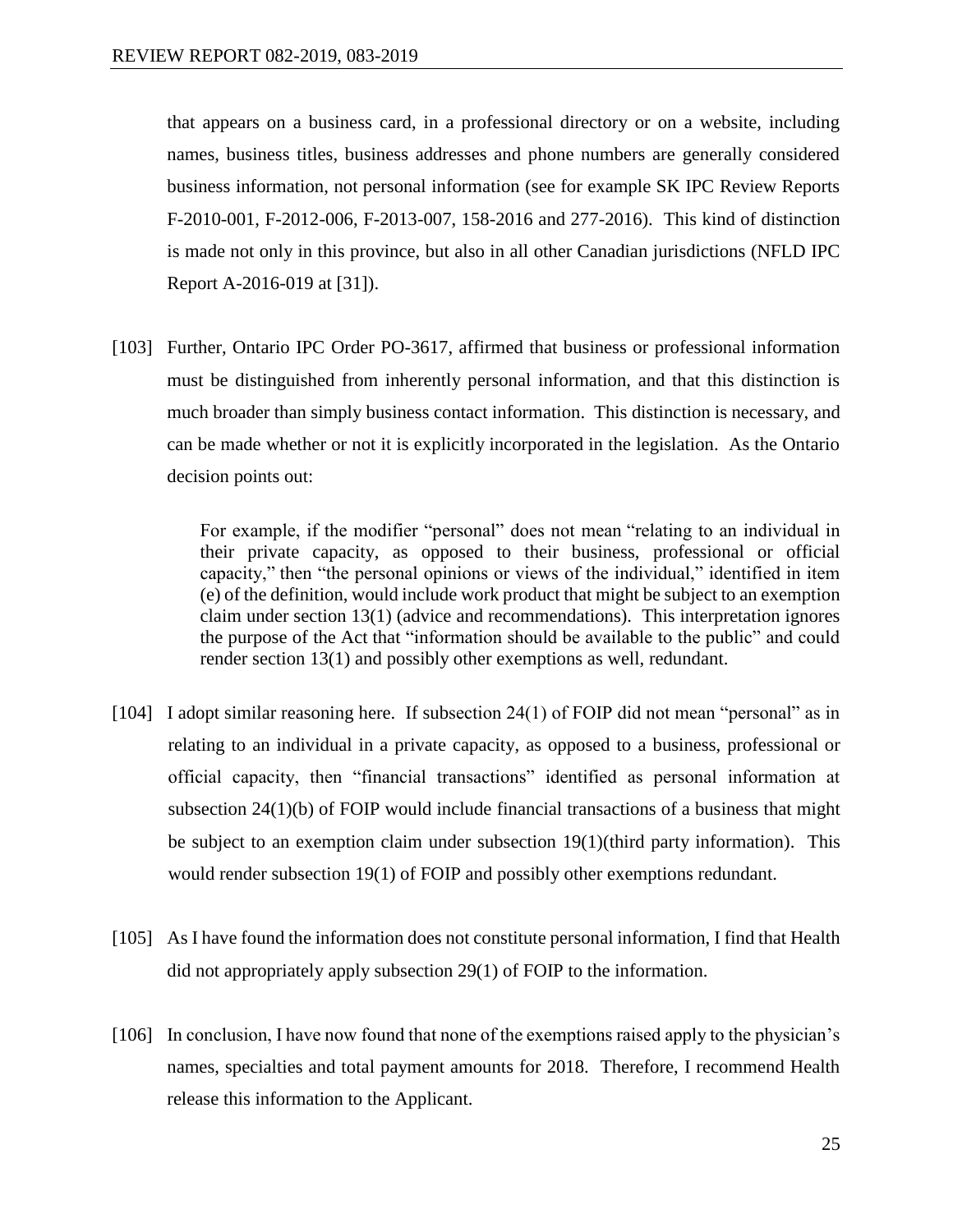#### *Public interest*

…

[107] There will be disagreement on my finding and recommendation so I wish to point out that even if the information were to qualify as personal information, there is a strong argument to be made that Health should release it in the public interest pursuant to subsection  $29(2)(o)(i)$  of FOIP. Subsection  $29(2)(o)$  of FOIP provides for a balancing of interests between the public and an affected individual. This provision provides as follows:

> **29**(2) Subject to any other Act or regulation, personal information in the possession or under the control of a government institution may be disclosed:

(o) for any purpose where, in the opinion of the head:

(i) the public interest in disclosure clearly outweighs any invasion of privacy that could result from the disclosure;

- [108] My office considered subsection 29(2)(o) of FOIP in Review Report 173-2018. In that Report, I established a three-part test for this provision. When determining if subsection 29(2)(o) of FOIP applies, the following should be considered:
	- 1. Is the information "*personal information*"?
	- 2. Is there a public interest in the information?
	- 3. Does the public interest outweigh any invasion of privacy?
- [109] I have already found that the information does not constitute personal information. However, to make the point that subsection  $29(2)(o)$  of FOIP could apply, let us assume the first part of the test is met.
- [110] For the second part of the test, in order to determine whether there is a public interest in the information, there must be a relationship between the information and the Act's central purpose of shedding light on the operations of a government institution or the Government of Saskatchewan. In Alberta Information and Privacy Commissioner Order 2006-032, criteria were established for assessing whether there was a public interest in information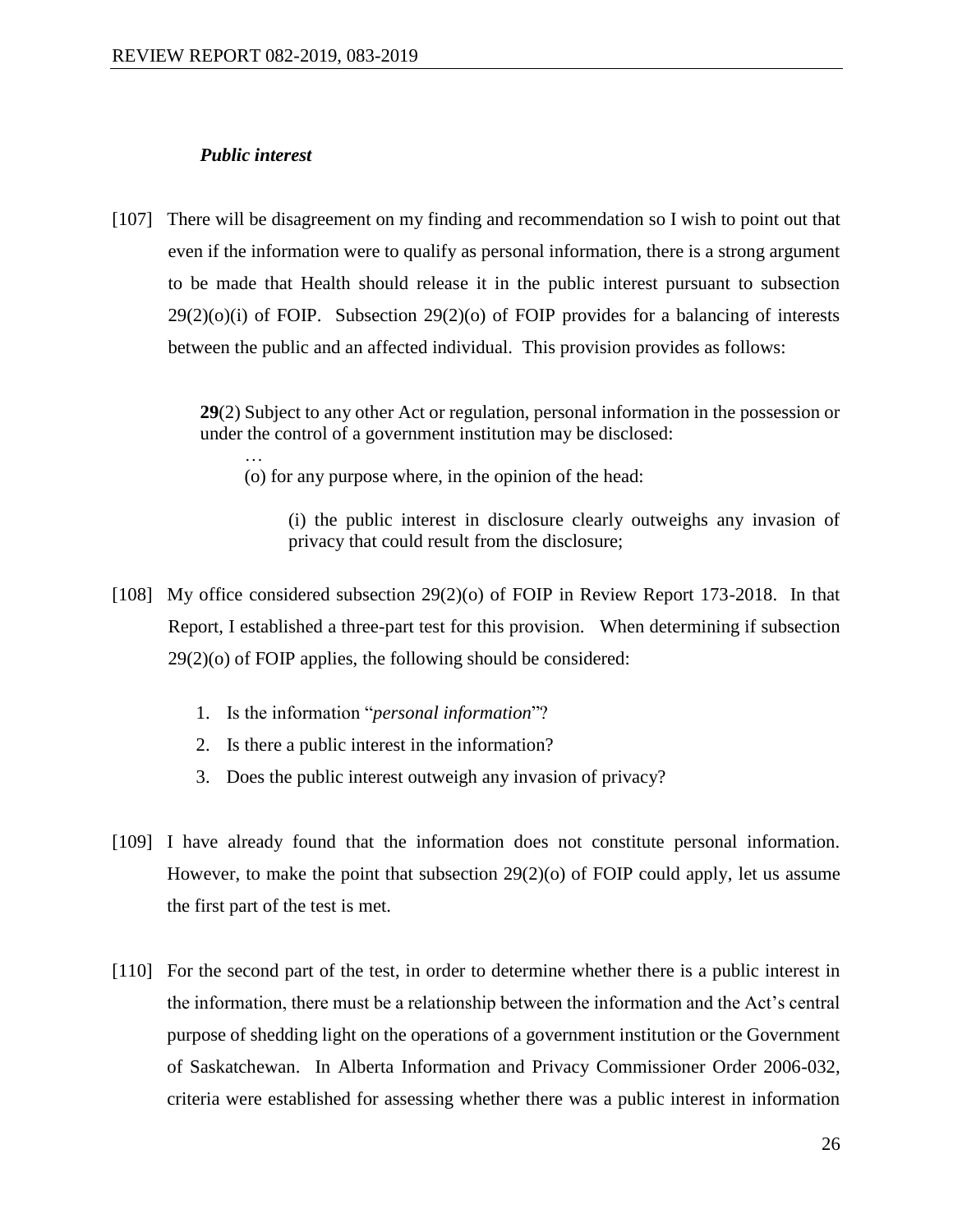that could justify granting a fee waiver. I first adopted these criteria for purposes of subsection 29(2)(o) of FOIP in Review Report 173-2018 at paragraph [23]. The criteria are as follows:

- 1. Will the records contribute to public understanding, debate or resolution, of a matter or issue that is of concern to the public or a sector of the public? Alternatively, would it, if the public knew about it? The following may be relevant:
	- Have others besides the applicant sought or expressed an interest in the records?
	- Are there other indicators that the public has or would have an interest in the records?
- 2. Is the applicant motivated by commercial or other private interests or purposes, or by a concern on behalf of the public, or a sector of the public? The following may be relevant:
	- Do the records relate to a personal conflict between the applicant and the government institution?
	- What is the likelihood the applicant will disseminate the contents of the records in a manner that will benefit the public?
- 3. If the records are about the process or functioning of the government institution, will they contribute to open, transparent and accountable government? The following may be relevant:
	- Do the records contain information that will show how the government institution reached or will reach a decision?
	- Are the records desirable for subjecting the activities of the government institution to scrutiny?
	- Will the records shed light on an activity of the government institution that have been called into question?
- [111] The health-care system would be more open and transparent if the province made physician compensation available to the public as it does for the compensation to public servants that make more than \$50,000 per year. Physician compensation represents a significant share of the provincial budget. Payments for fee-for-service in-province physicians, excluding the emergency coverage programs, totalled just over half a billion dollars (\$548.3 million) in 2018-19 (Ministry of Health, Medical Services Branch, *Annual Statistical Report for*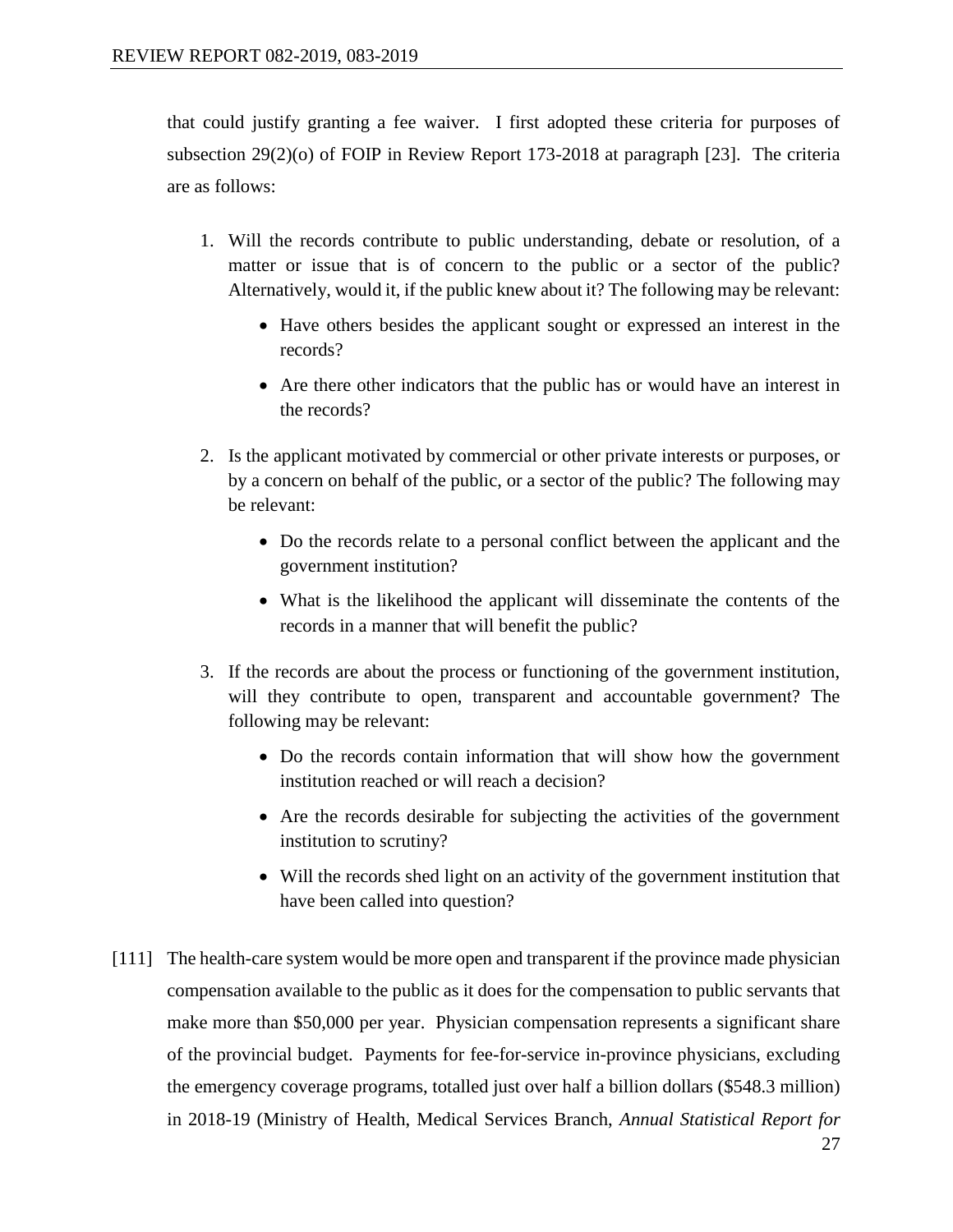*2018-19* at p. 7). Salaries for physicians directly employed by the province are publicly available such as the salary of Saskatchewan's Chief Forensic Pathologist. Further, salaries for court judges, firefighters, police officers, university presidents, hospital employees, nurses, teachers, school board administrators, deputy ministers, the Ombudsman, the Provincial Auditor, the Information and Privacy Commissioner, the Chief Executive Officer for the Saskatchewan Health Region, other hospital employees along with other public-sector workers are all publicly available but not physicians who bill the government.

- [112] Information about physician billing amounts has been the focus of access to information requests in other provinces including Ontario, Newfoundland and Labrador, and Nova Scotia. Ontario, New Brunswick, Prince Edward Island, Manitoba and British Columbia already release the information publicly. Manitoba has been making this information publicly available for the past 24 years (1996). British Columbia has been making it available for more than 50 years (1968). So the same information has been released elsewhere for some time. In the case of British Columbia and Manitoba, it has been released for decades now. The association representing doctors in Newfoundland and Labrador dropped its legal fight to keep the same information from being released after the case in Ontario was concluded in favor of release. In addition, it was recognized that other provinces have, or are, moving to release this type of information.
- [113] Release would shed more light on the topic and lead to more transparency and accountability in terms of health care costs. In Ontario, the release of the information led to a closer look at the appropriateness of physician billing. Therefore, there is indication that the public would likely be interested in this information. Finally, there is a clear relationship between the record and FOIP's central purpose of shedding light on the operations and activities of government.
- [114] For the third part of the test, one must weigh the public interest against the personal privacy interests of the individuals. In doing so, one should consider:
	- The representations made by the affected individuals arguing against disclosure; and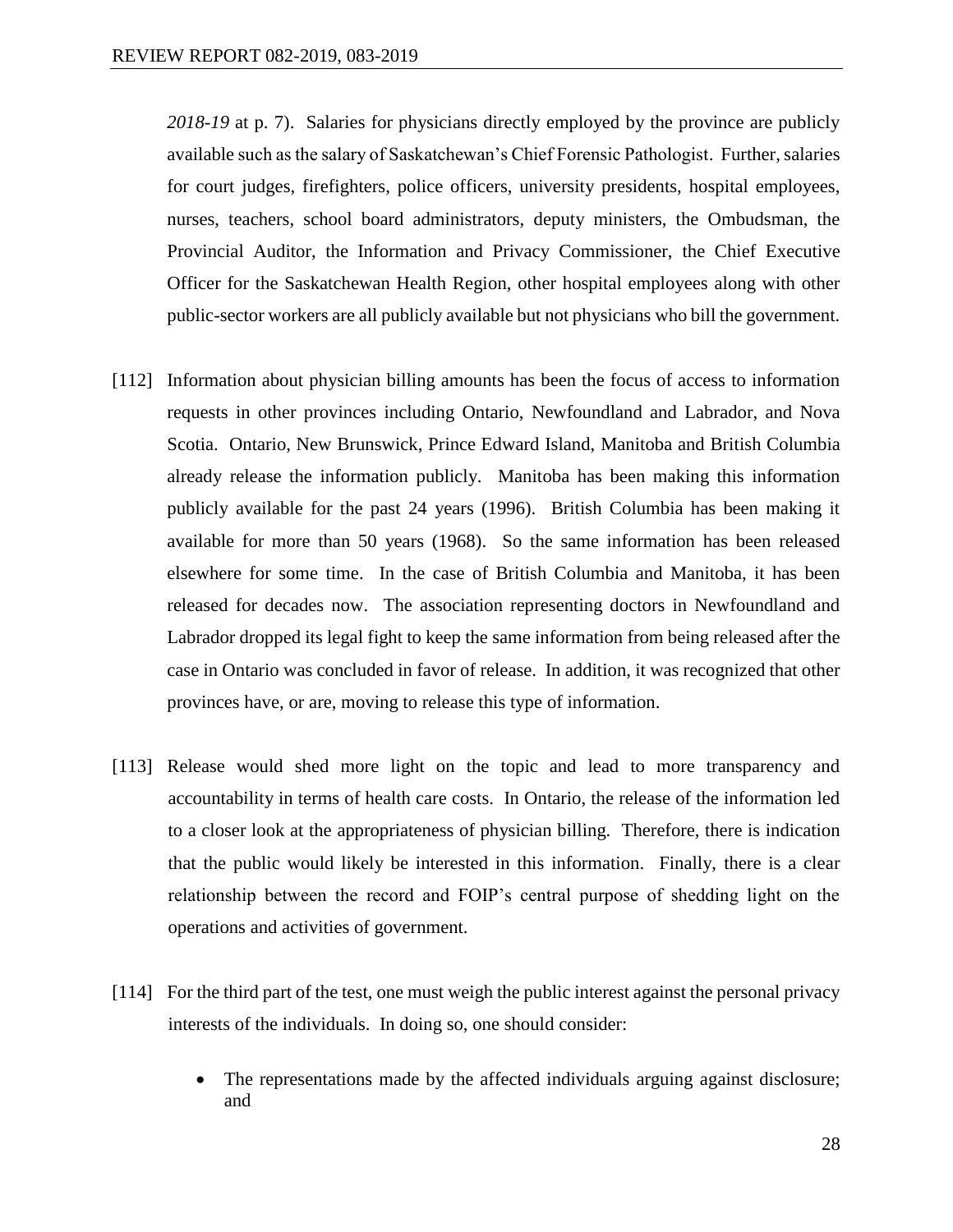- Whether the affected individuals' privacy rights should be given preference over the public interest that exists.
- [115] Health did not provide any arguments as to why release was not in the public interest. Based on that, it appears Health did not consider subsection 29(2)(o) of FOIP. The physicians' arguments for subsection 29(1) of FOIP were considered earlier in this analysis.
- [116] The goal of transparency and accountability in terms of sustainable health care costs outweighs any harm potentially resulting from disclosure of the physician billing information. Eighteen years ago, the Royal Commission on the Future of Health Care in Canada (known as the Romanow Commission) expressed concern that rising compensation for physicians could threaten efforts to contain health care costs (Commission on the Future of Health Care in Canada (2002), *Building on Values: The Future of Health Care in Canada – Final Report*, p. 102). In 2011, the Canadian Institute for Health Information (CIHI) found that physician compensation was amongst the fastest-growing drivers of health care costs over the previous decade (Canadian Institute for Health Information (2011), *Health Care Cost Drivers: The Facts*, p. vi).
- [117] Currently, there is no public reporting of the amount paid to individual fee-for-service physicians within the public health insurance program. In order for Health to demonstrate proper accountability for over half a billion dollars in annual spending, the distribution of this spending should be publicly reported. It is in the public's interest for there to be a high level of transparency given the cost of this program. The total amounts paid to other publicly funded individual contractors in Saskatchewan are released. For example, the total amounts paid to individual private businesses contracting with the Government of Saskatchewan are publicly released each year in the province's public accounts.
- [118] The Legislature has imposed a positive obligation upon government institutions to accommodate the public's right of access and, subject to limited exemptions, to disclose all government information so that public participation in the workings of government will be informed, that government decision making will be fair, and that divergent views will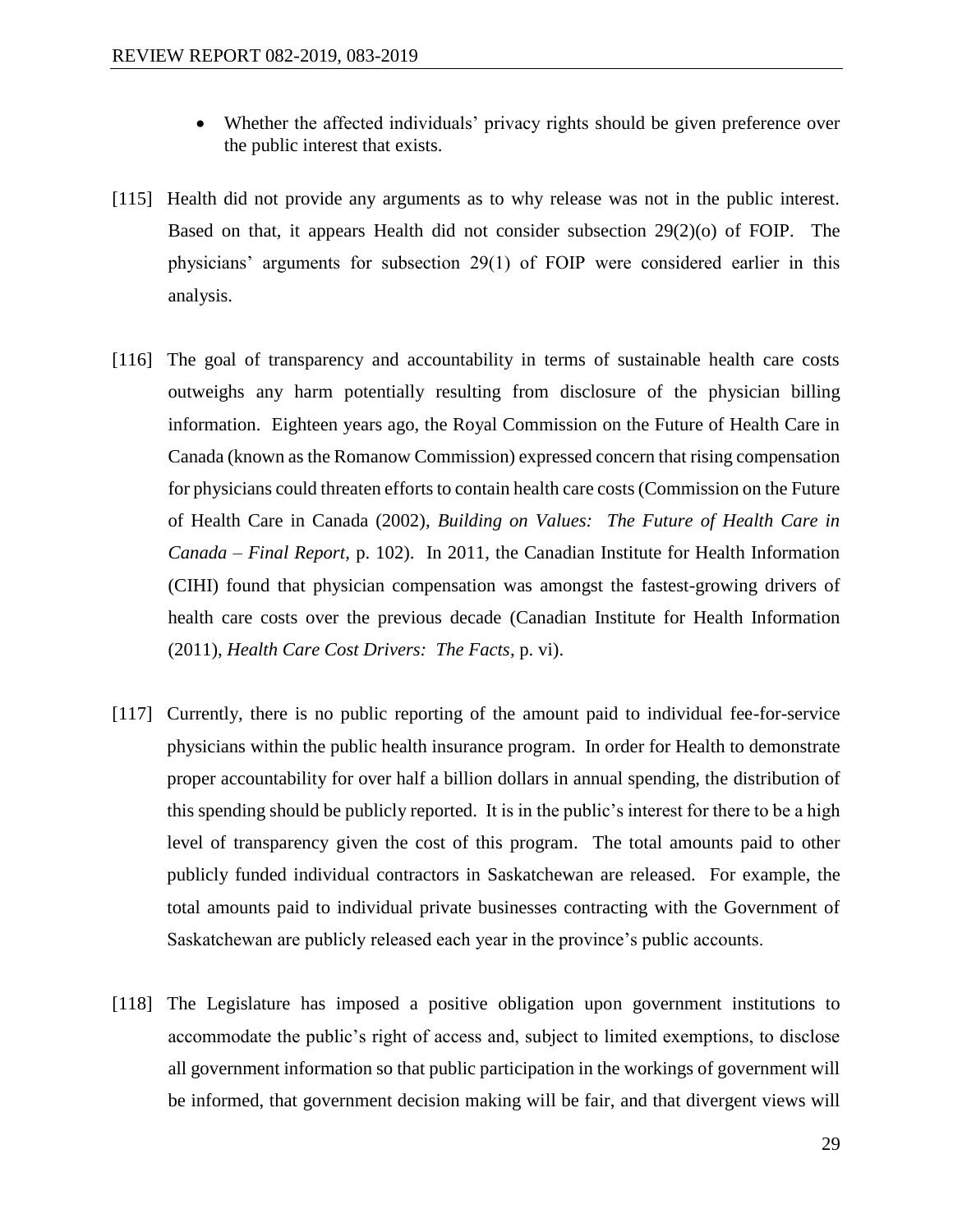be heard (*O'Connor v. Nova Scotia* [2001] N.S.J. No. 360 (C.A.)). The principle of transparency between government spending and contracting is essential for accountability. Physician services are procured under a contract under the umbrella of public funding.

- [119] Therefore, regardless if Health agrees with my conclusion on subsection 29(1) of FOIP, Health has the ability to exercise its discretion and release the information. I recommend Health release the information in any event.
- [120] My recommendation that Health release the record with the information requested stands, but I would further recommend that Health release the billing information for each and every physician in the province. Each of these physicians is a contractor receiving government funds and the public has a right to know. As noted above, other provinces do this now and have done it for some time.

#### **IV FINDINGS**

- [121] I find that government institutions may combine a section 7 and a section 37 notice to an applicant.
- [122] I find that Health did not meet the legislated timeline when it responded to the Applicant's access to information request.
- $[123]$  I find that subsection 19(1)(b) of FOIP does not apply to the names of the physicians, their specialities and the total payment amounts for 2018.
- [124] I find that subsection  $19(1)(c)$  of FOIP does not apply to the names of the physicians, specialities and total payment amounts for 2018.
- [125] I find that section 21 of FOIP does not apply to the names of the physicians, their specialities and the total payment amounts for 2018.